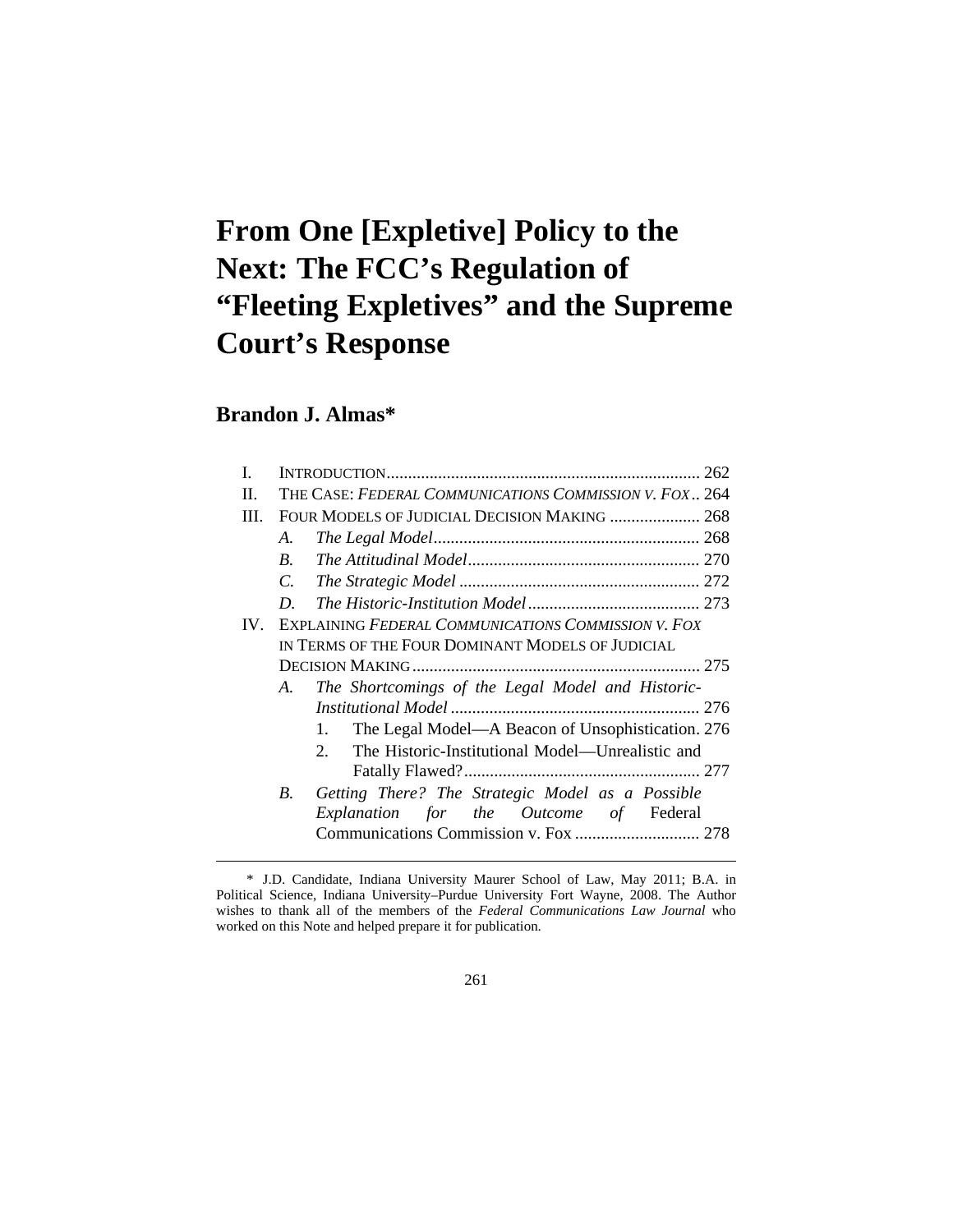# *C. Attitudinalism—The Proven Model Proves Itself Again ..* 280 *D. Why It All Matters—Implications of the Finding that Attitudinalism Predominates Judicial Decision Making .* 281 V. JUSTICE SONIA SOTOMAYOR'S FIRST AMENDMENT RECORD ON THE COURT OF APPEALS AND OTHER SIGNS OF HER ATTITUDE TOWARD THE FIRST AMENDMENT .......................... 281 *A. Sotomayor's Judicial Record on First Amendment Issues ...............................................................................* 282 *B. Additional Indications of Sotomayor's View of the First Amendment ......................................................................* 285 *C. The Remaining Justices' Attitudes on the Fleeting Expletives Issue ...............................................................* 286 VI. CONCLUSION: THE FUTURE OF FLEETING EXPLETIVES BASED ON THE CURRENT COMPOSITION OF THE COURT ......... 287

#### I. INTRODUCTION

"[T]his is really, really fucking brilliant. Really, really great," exclaimed U2 front man Bono during his acceptance speech for "Best Original Song" at the 2003 *Golden Globe Awards*, resulting in a deluge of complaints to the FCC.<sup>1</sup> In response, the FCC's Enforcement Bureau issued a *Memorandum Opinion and Order* finding that "[t]he word 'fucking' may be crude and offensive, but, in the context presented here, [it] did not describe sexual or excretory organs or activities."<sup>2</sup> The bureau further mentioned, "when offensive language is used as an adjective to emphasize an exclamation . . . or it is used as an insult . . . , then it falls beyond the scope of the indecency regime." $3$ 

Upset with the decision, a group of people affiliated with the Parents Television Council (PTC) pressured the FCC until the agency finally agreed to revisit the bureau's prior decision.<sup>4</sup> In a *Memorandum Opinion and Order* released on March 18, 2004, the FCC departed from its prior position and promulgated a new policy concerning the fleeting—or nondeliberate, nonrepetitive, and otherwise isolated—use of expletives on

 <sup>1.</sup> Fox TV Stations, Inc. v. FCC, 489 F.3d 444, 451 (2d Cir. 2007).

 <sup>2.</sup> Complaints Against Various Brdcst. Licensees Regarding Their Airing of the "Golden Globe Awards" Program, *Memorandum Opinion and Order*, 18 F.C.C.R. 19859, para. 5 (2003) [hereinafter *Golden Globe Order*], *rev'd*, *Memorandum Opinion and Order*, 19 F.C.C.R. 4975 (2004).

 <sup>3.</sup> Dave E. Hutchinson, Note, *"Fleeting Expletives" Are the Tip of the Iceberg: Fallout from Exposing the Arbitrary and Capricious Nature of Indecency Regulation*, 61 FED. COMM. L.J. 229, 245 (2008) (citing *Golden Globe Order*, *supra* note 2, at para. 5) (citation omitted).

 <sup>4.</sup> *See id.*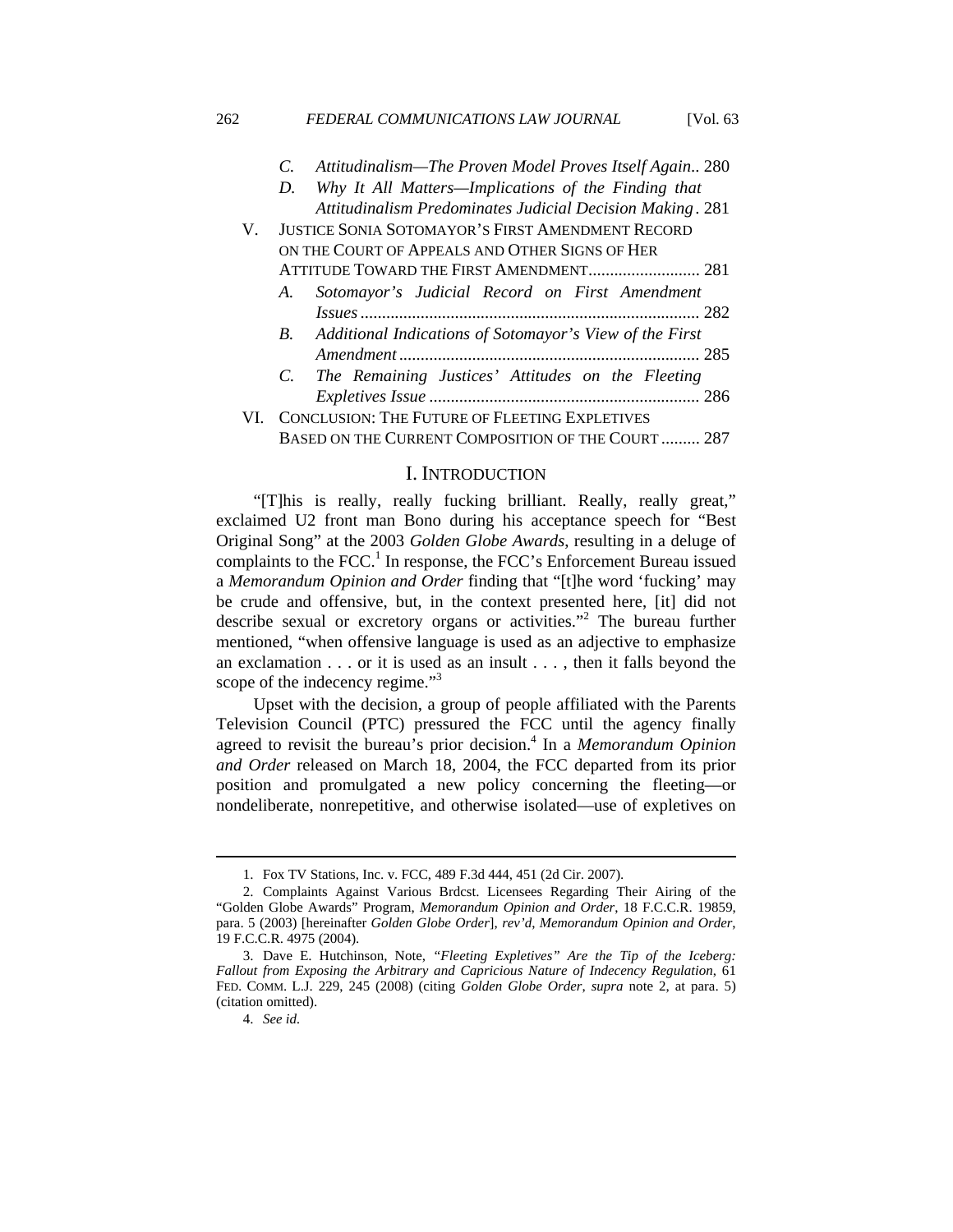public airwaves.<sup>5</sup> Although the *Order* indicated that it would be inappropriate to punish NBC in this case since the network did not have adequate notice of the new policy, the FCC was clear that the fleeting or incidental use of expletives would be subject to punishment in the future.<sup>6</sup>

As a result, a number of broadcast networks sought legal reprieve in the Second Circuit, arguing that the new policy was both arbitrary and capricious under the Administrative Procedure Act (APA) and unconstitutional under the First Amendment.<sup>7</sup> In an opinion by Judge Rosemary S. Pooler, writing on behalf of a three-judge panel, the Second Circuit agreed that the new policy was arbitrary and capricious, but opted to bypass the constitutional question for the time being. $8$  The FCC subsequently petitioned the Supreme Court for review, and on March 17, 2008, the Supreme Court granted certiorari.<sup>9</sup>

In a somewhat surprising opinion authored by Justice Scalia, the Supreme Court reversed the decision of the Second Circuit. Like the Second Circuit, however, the Supreme Court did not address the First Amendment issue underlying the FCC's policy, and instead based its decision on the premise that the policy was "entirely rational" and therefore neither arbitrary nor capricious.<sup>10</sup>

Despite the Court's opinion, the controversy surrounding the use and regulation of expletives on the public airwaves was not dead. Not too long ago, in fact, the issue made headlines following the September 26, 2009, season debut of *Saturday Night Live*, during which one of the comedians, Jenny Slate, inadvertently said the word "fucking" as opposed to the word "freaking," in a planned skit.<sup>11</sup> Even more recently, on July 13, 2010, the Second Circuit, on remand from the Supreme Court, determined that the FCC's policy concerning fleeting expletives is unconstitutional in violation of the First Amendment.<sup>12</sup>

With national attention again focused on the issue of fleeting expletives, it has become worthwhile to evaluate the Supreme Court's decision in *Federal Communications Commission v. Fox* to determine what

 <sup>5.</sup> *See* Complaints Against Various Brdcst. Licensees Regarding Their Airing of the "Golden Globe Awards" Program, *Memorandum Opinion and Order*, 19 F.C.C.R. 4975, para. 12 (2004).

 <sup>6.</sup> *See id.* at paras. 12–15.

 <sup>7.</sup> Fox TV Stations, Inc. v. FCC, 489 F.3d 444, 454–55 (2d Cir. 2007).

 <sup>8.</sup> *See id.*

 <sup>9.</sup> Lyle Denniston, *Court Grants Review of Indecency Law, 7 Other Cases*, SCOTUSBLOG (Mar. 17, 2008, 10:02 AM) http://www.scotusblog.com/2008/03/courtgrants-review-of-indecency-law/.

 <sup>10.</sup> FCC v. Fox TV Stations, Inc., 129 S. Ct. 1800, 1812 (2009).

 <sup>11.</sup> *Saturday Night Live* (NBC television broadcast Sept. 26, 2009).

 <sup>12.</sup> Fox TV Stations, Inc. v. FCC, 613 F.3d 317, 335 (2d Cir. 2010).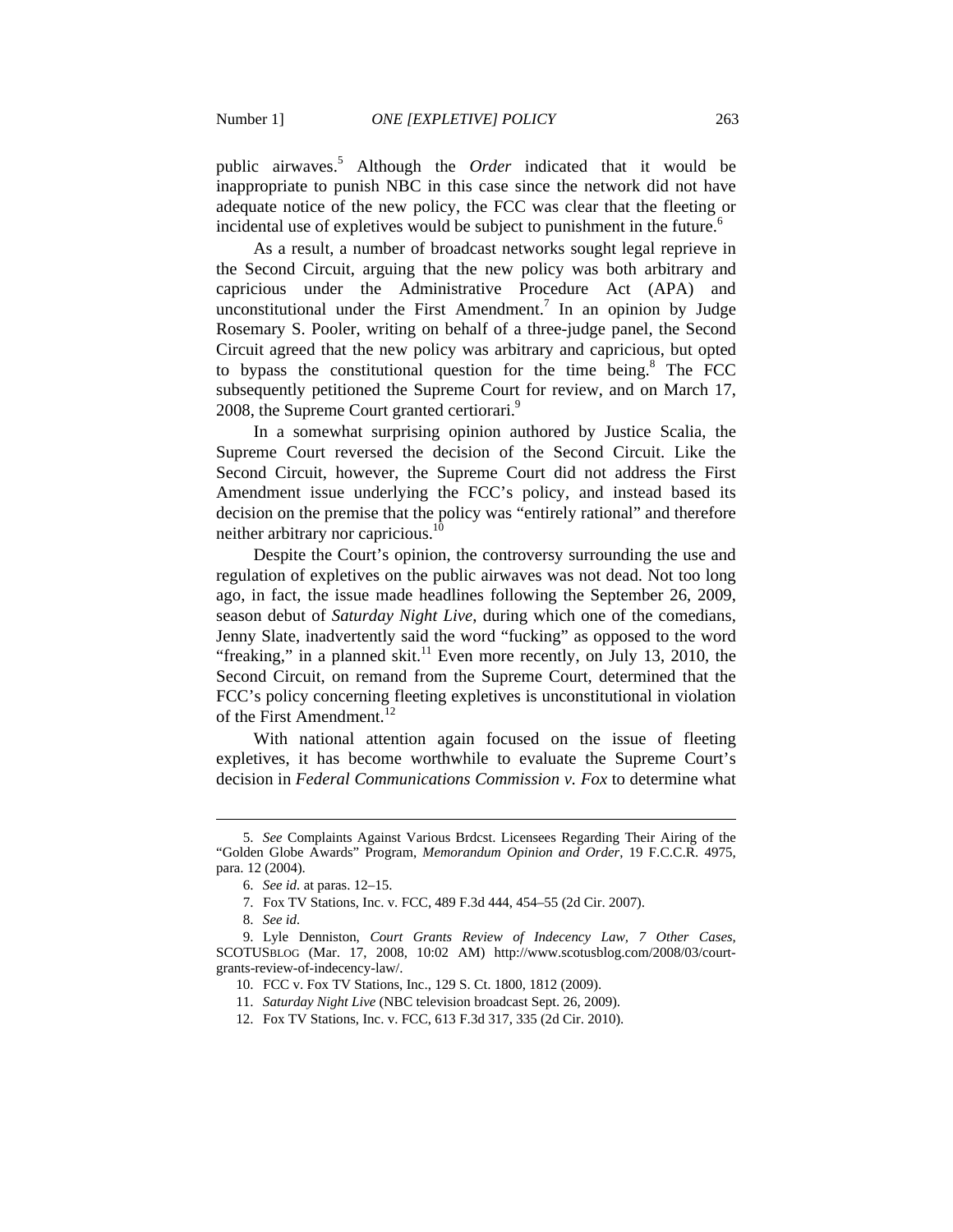led to the result in that case. It is also important to consider what might happen now that Sonia Sotomayor has replaced David Souter and Elena Kagan has replaced John Paul Stevens. After considering four prevailing models of judicial decision making, this Note contends that Supreme Court Justices decide cases predominately in accordance with their judicial attitudes and personal ideologies. Consequently, based on the ostensible attitudes of the current Justices, if the Court soon addresses the First Amendment issue, it seems that the outcome will likely favor the broadcasters.

This Note begins in Part II by discussing in more depth the decisions by the Second Circuit as well as the decision by the Supreme Court. Part III of this Note evaluates the four leading models of judicial decision making—the legal model, the attitudinal model, the strategic model, and the historic-institution model—and posits that the attitudinal model has achieved the greatest record of success when it comes to predicting and explaining the outcome of various cases. Part IV applies these four models to the Supreme Court's decision in *Federal Communications Commission v. Fox*, concluding ultimately that the attitudinal model provides the most coherent explanation for the outcome, and thereby leading to the implication that the result of a future fleeting-expletives case hinges mostly on the composition of the Court. Part V then sets up a prediction for how the fleeting expletives issue will ultimately be resolved by considering the judicial attitudes of recent appointee Sonia Sotomayor as well as the apparent attitudes of the remaining Justices, including the recently confirmed Elena Kagan. The Note generally concludes that if a First Amendment challenge surfaces before the Court, the Court will most likely invalidate the FCC's current policy, paving the way for a new era in the regulation of broadcast media.

#### II. THE CASE: *FEDERAL COMMUNICATIONS COMMISSION V. FOX*

After the FCC came out with its new policy governing the use of fleeting expletives, Fox Television Stations, along with CBS, WLS, KRTK, KMBC, and ABC, appealed to the Second Circuit, asking the court to consider whether the policy was legally justified.<sup>12</sup> A number of other parties, including NBC, FBC, and the Center for the Creative Community, joined as intervenors.<sup>13</sup> Although the impetus for the FCC's policy change was the controversy surrounding the *2003 Golden Globe Awards*, the facts that gave rise to the case involved four particular broadcasts that were allegedly indecent, albeit retroactively, under the *Golden Globe Order*.

The first was Fox's broadcast of the *2002 Billboard Music Awards*.

 <sup>12.</sup> *Fox v. FCC*, 489 F.3d at 452.

 <sup>13.</sup> *Id.* at 454.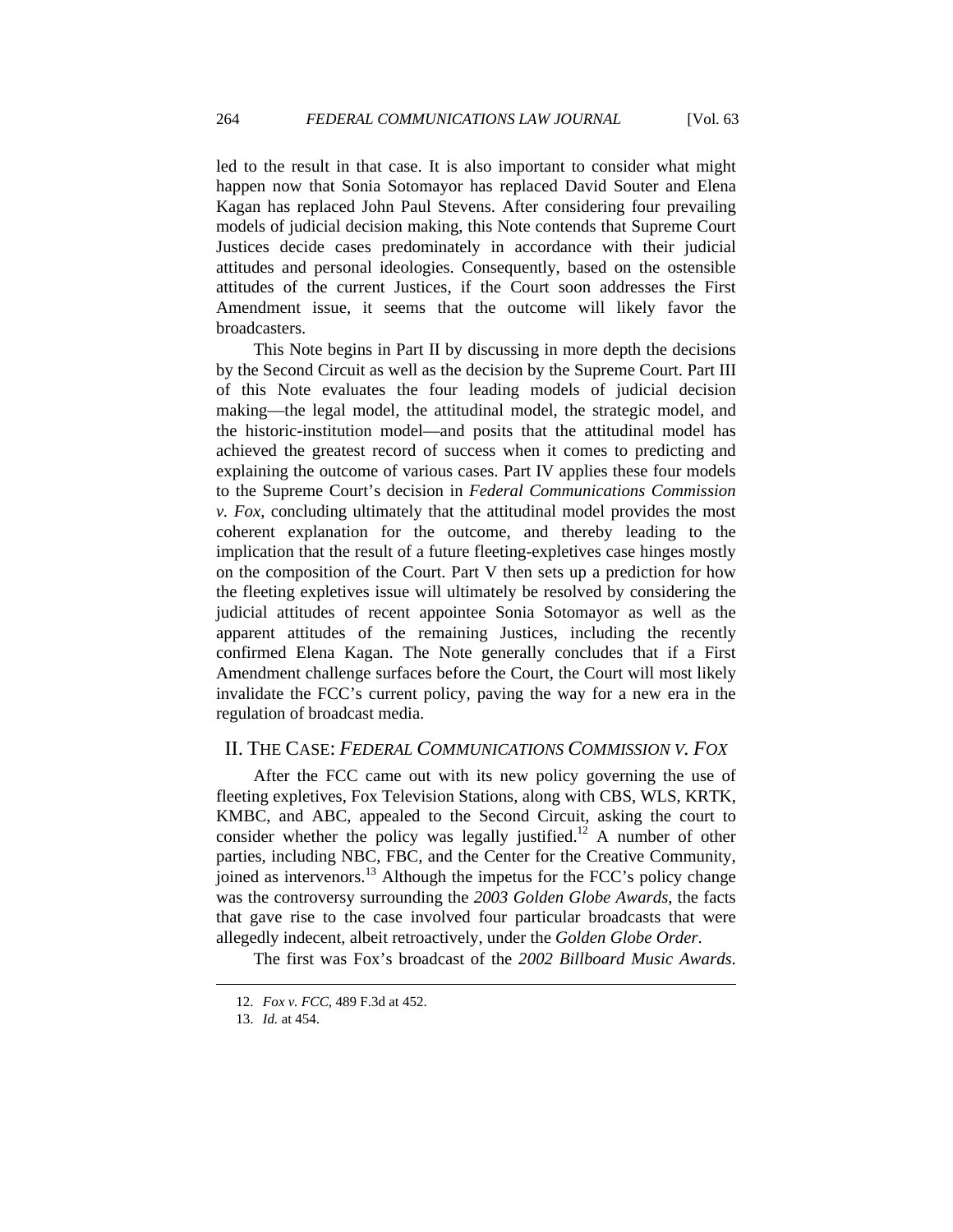Similar to the events of the *Golden Globes*, musician Cher caught Fox off

guard during an acceptance speech when she said, "People have been telling me I'm on the way out every year, right? So fuck 'em."<sup>14</sup> The second was at the *2003 Billboard Music Awards*, where one of the show's presenters, Nicole Richie, rhetorically inquired, "[h]ave you ever tried to get cow shit out of a Prada purse?" and then retorted, "[i]t's not so fucking simple."15 The third involved a series of broadcasts of ABC's *NYPD Blue*, in which one of the characters, Detective Andy Sipowicz, used the words "bullshit," "dick," and "dickhead."<sup>16</sup> The last concerned a broadcast of CBS's *Early Show* in which one of the contestants on the show *Survivor* called another contestant a "bullshitter."<sup>17</sup>

Shortly after the case was filed, the FCC moved for a voluntary remand to give the FCC a chance to address petitioners' arguments.<sup>18</sup> The FCC then issued its *Remand Order*, 19 which replaced the *Golden Globe Order* but reaffirmed the FCC's finding that the *2002* and *2003 Billboard Music Award* broadcasts were indecent and profane, meaning that the broadcasts depicted or described sexual or excretory activities.<sup>20</sup> The *Remand Order* reversed the decision against the *Early Show*, finding it to be a bona fide news program and dismissed the claim against *NYPD Blue* on the basis that the questionable language occurred during the safe harbor time period.<sup>21</sup> Fox then moved for review of the *Remand Order* and filed a motion to consolidate that appeal with the one already before the court.<sup>22</sup>

On appeal, Fox and the other petitioners raised several arguments, but because the court agreed with Fox that the FCC's policy was arbitrary and capricious, it went no further in its analysis. When evaluating an agency decision under the arbitrary and capricious standard, courts typically require the agency to examine the pertinent facts and provide a satisfactory explanation for its action. As the Second Circuit indicated, there must be a "rational connection between the facts found and the choice made."<sup>23</sup> This review is narrow, and it is not the job of the court to substitute its judgment

 <sup>14.</sup> *Id.* at 452.

 <sup>15.</sup> *Id.*

 <sup>16.</sup> *Id.*

 <sup>17.</sup> *Id.*

 <sup>18.</sup> *Id.* at 453.

 <sup>19.</sup> *See* Complaints Regarding Various TV Brdcsts. Between Feb. 2, 2002 and Mar. 8, 2005, *Order*, 21 F.C.C.R. 13299, para 1 (2006) [hereinafter *Remand Order*].

 <sup>20.</sup> *Id.*

 <sup>21.</sup> *Fox v. FCC*, 489 F.3d at 453–54; *see also* 47 C.F.R. § 73.3999(b) (2010) (describing the safe-harbor time period as the hours between 10:00 p.m. and 6:00 a.m.).

 <sup>22.</sup> *Fox v. FCC*, 489 F.3d at 454.

 <sup>23.</sup> *Id.* at 455 (quoting Motor Vehicle Mfrs. Ass'n v. State Farm Mut. Auto. Ins. Co., 463 U.S. 29, 43 (1983)) (internal quotation marks omitted).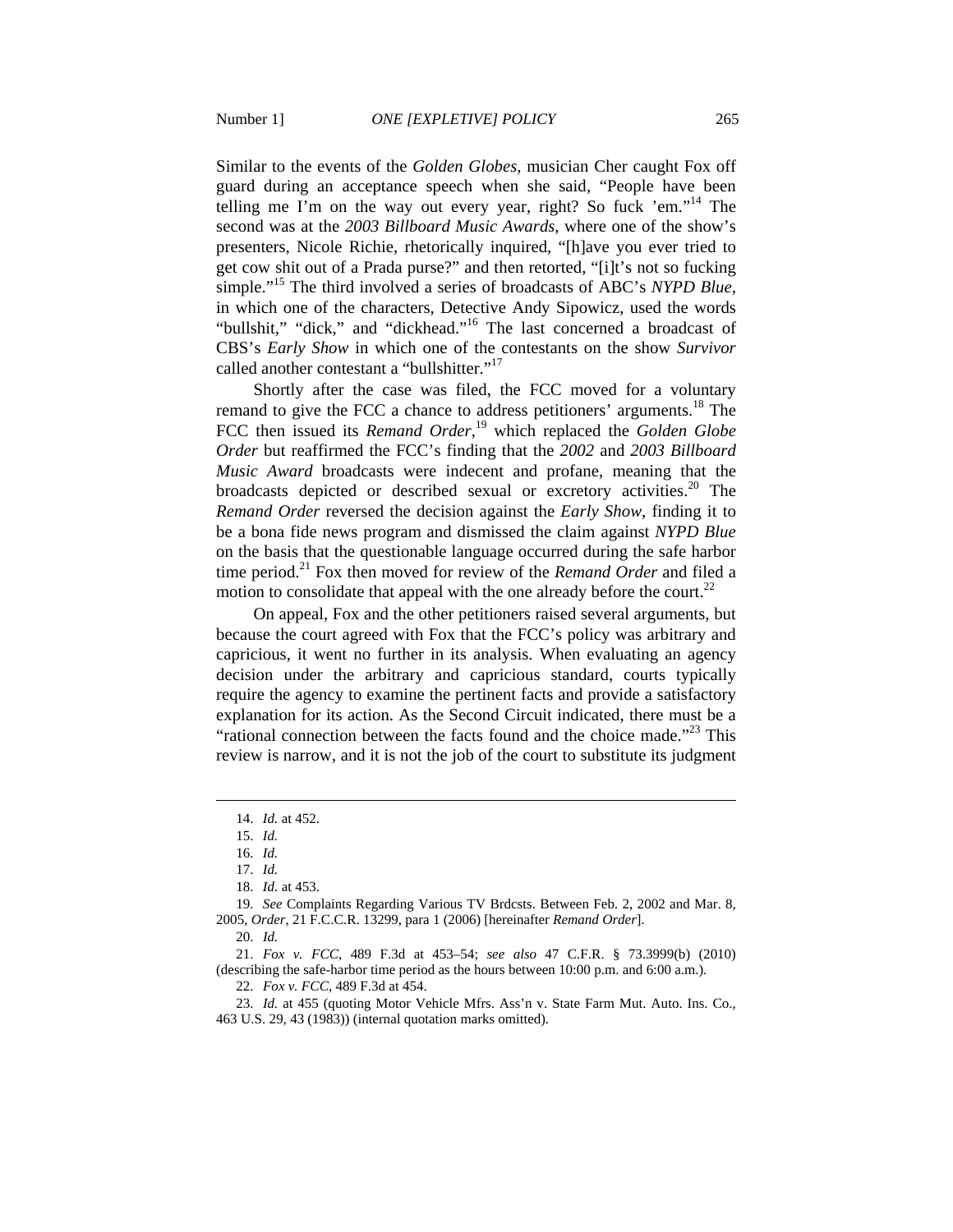for that of the agency. $^{24}$ 

Using this framework, the Second Circuit found that the FCC's policy was arbitrary and capricious because it represented a complete shift from previous policy, the reason for which was unclear.<sup>25</sup> Prior to 2003, for example, the "FCC had consistently taken the view that isolated, nonliteral, fleeting expletives did not run afoul of its indecency regime.<sup> $26$ </sup> Recognizing as much, the FCC agreed that it was making a change, saying "[i]n the *Golden Globe Order*, the Commission made clear that it was changing course with respect to the treatment of isolated expletives."<sup>27</sup>

The court then determined that the FCC's justifications for departing from its prior rulings were inadequate. As the court mentioned, "[a]gencies are of course free to revise their rules and policies. Such a change, however, must provide a reasoned analysis for departing from prior precedent."28 Attempting to provide such a reasoned analysis, the Commission relied primarily on the Supreme Court's opinion in *Federal Communications Commission v. Pacifica Foundation.*29 In that case, the Court was persuaded that material on public airwaves enters the home without warning, and wrote, "[t]o say that one may avoid further offense by turning off the radio when he hears indecent language is like saying that the remedy for an assault is to run away after the first blow."<sup>30</sup>

The Second Circuit rejected this justification because it failed to explain why fleeting expletives suddenly amounted to a "first blow" when they never did in the past.<sup>31</sup> The court also stated that the policy was not appropriately tailored under the first blow theory because there were certain exceptions that would allow the same words to be used in one context but not another. A broadcaster could, for example, air a taping of the oral argument in this case, during which the same offensive expletives were routinely used, on the basis that in such a context, the airing would have journalistic or artistic importance. $32$  Likewise, a broadcaster also could air an unedited version of the movie *Saving Private Ryan* because the expletives are integral to the work and deleting them would have diminished the realism and effect of the movie. $33$  Because of such

 $\overline{a}$ 

32. *Id.*

 <sup>24.</sup> *Id.* at 455.

 <sup>25.</sup> *Id.*

 <sup>26.</sup> *Id.* 

 <sup>27.</sup> Brief of Respondent at 33, Fox TV Stations v. FCC, 489 F.3d 444 (2007) (Nos. 06- 1760-ag, 06-2750-ag, 06-5358-ag), 2006 WL 5486967 at \*33.

 <sup>28.</sup> *Fox v. FCC*, 489 F.3d at 456 (citations omitted).

 <sup>29. 438</sup> U.S. 726 (1978).

 <sup>30.</sup> *Id.* at 748–49.

 <sup>31.</sup> *Fox v. FCC*, 489 F.3d at 458.

 <sup>33.</sup> *Id.* at 458–59 (citing Complaints Against Various TV Licensees Regarding Their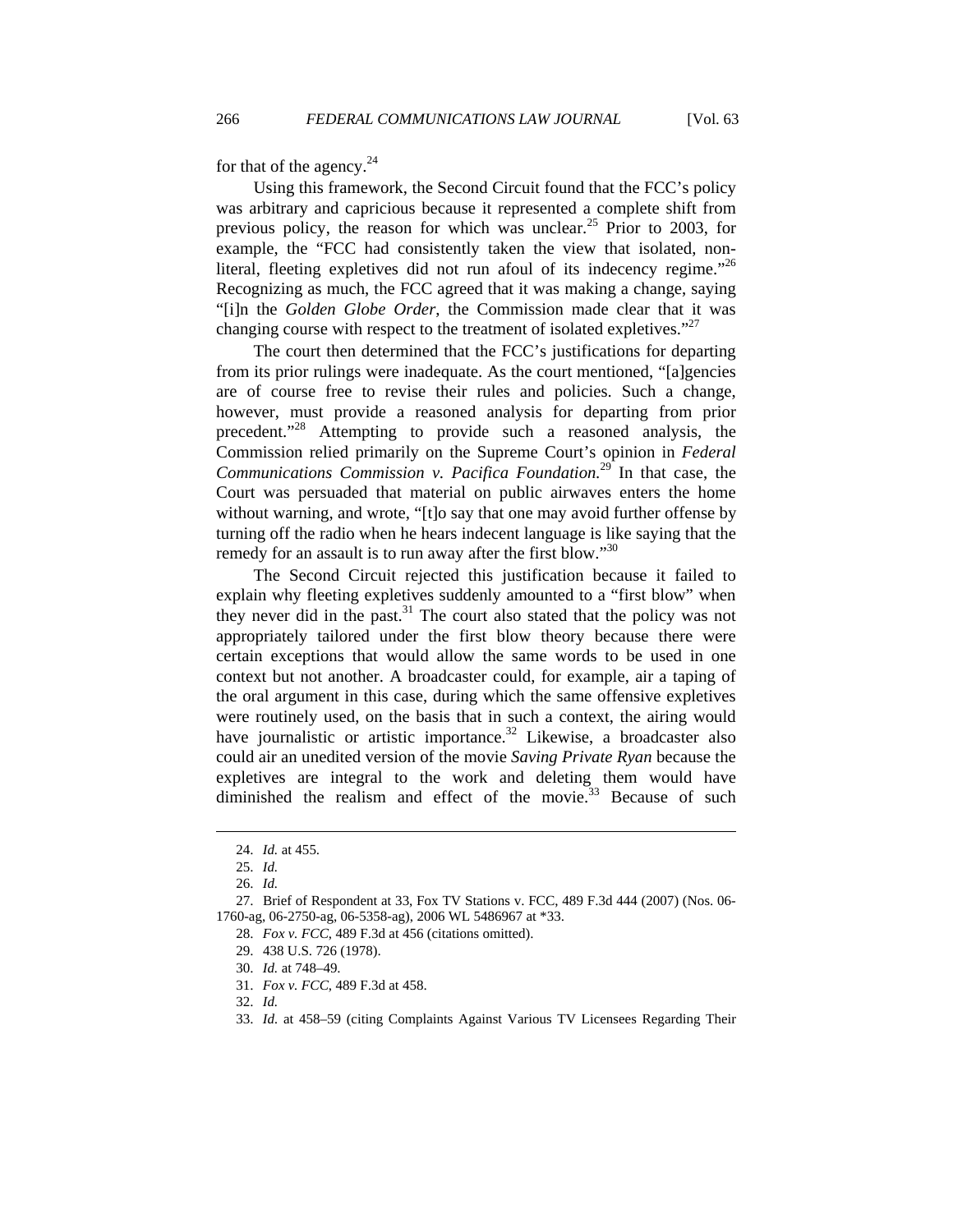exceptions, unwilling viewers or listeners would still be subject to the first blow, the court reasoned. $34$  As a result, the Second Circuit found the new policy to be arbitrary and capricious.

The Supreme Court reversed the Second Circuit's decision by a fiveto-four vote, finding that the policy was neither arbitrary nor capricious.<sup>35</sup> Justice Scalia announced the opinion of the Court, which was joined by Chief Justice Roberts and Justices Kennedy, Thomas, and Alito. There were seven opinions altogether, as Justice Scalia lost a majority for Part III-E of his opinion.<sup>36</sup> The majority opinion rejected the Second Circuit's application of what it called a heightened—or more searching—arbitrary and capricious review standard.<sup>37</sup> More importantly, the Court mentioned that the Second Circuit erred by requiring the FCC to provide a more satisfactory justification for the change in policy than that which was required to adopt the original policy in the first place.<sup>38</sup>

Justice Thomas filed a concurring opinion, which was joined by Justice Kennedy, in which he agreed with the result based on the Administrative Procedure Act, but questioned the validity of the Court's precedent concerning the regulation of broadcast media.<sup>39</sup> Justice Kennedy filed a separate concurring opinion that repeated the Second Circuit's legal standard, but found that the FCC had not failed to provide a reasoned explanation for its policy change.<sup>40</sup> By contrast, Justice Stevens's dissenting opinion suggested that the FCC, in fact, did fail to explain its policy change.<sup>41</sup> Justice Ginsburg filed a separate dissenting opinion forecasting the ramifications of the new policy on the First Amendment.<sup>42</sup> The lead dissenting opinion, authored by Justice Breyer and joined by Justices Stevens, Souter, and Ginsburg, found not only that the FCC had failed to provide a reasoned explanation for its change in policy but also that it had failed to identify the underlying circumstances necessitating

34. *Id.* at 459.

 $\overline{a}$ 

40. *Id.* at 1824 (Kennedy, J., concurring).

Broadcast on Nov. 11, 2004, of the ABC TV Network's Presentation of the Film "Saving Private Ryan," *Memorandum Opinion and Order*, 20 F.C.C.R. 4507, para. 14 (2005)).

 <sup>35.</sup> FCC v. Fox TV Stations, Inc., 129 S. Ct. 1800 (2009).

 <sup>36.</sup> As this case illustrates, the Court has departed from a time in which the consensual norm of the Justices was to issue unanimous opinions. The reason for this departure, some scholars contend, is that dissenting and concurring opinions provide a mechanism for the Court to increase its power and legal control over society in light of the contentious cases the Court now hears. *See* M. Todd Henderson, *From Seriatim to Consensus and Back Again: A Theory of Dissent*, 2007 SUP. CT. REV. 283, 286–87 (2007).

 <sup>37.</sup> *See FCC v. Fox*, 129 S. Ct. at 1810.

 <sup>38.</sup> *Id.*

 <sup>39.</sup> *Id*. at 1819–20 (Thomas, J., concurring).

 <sup>41.</sup> *See id.* at 1826 (Stevens, J., dissenting).

 <sup>42.</sup> *See id.* at 1829 (Ginsburg, J., dissenting).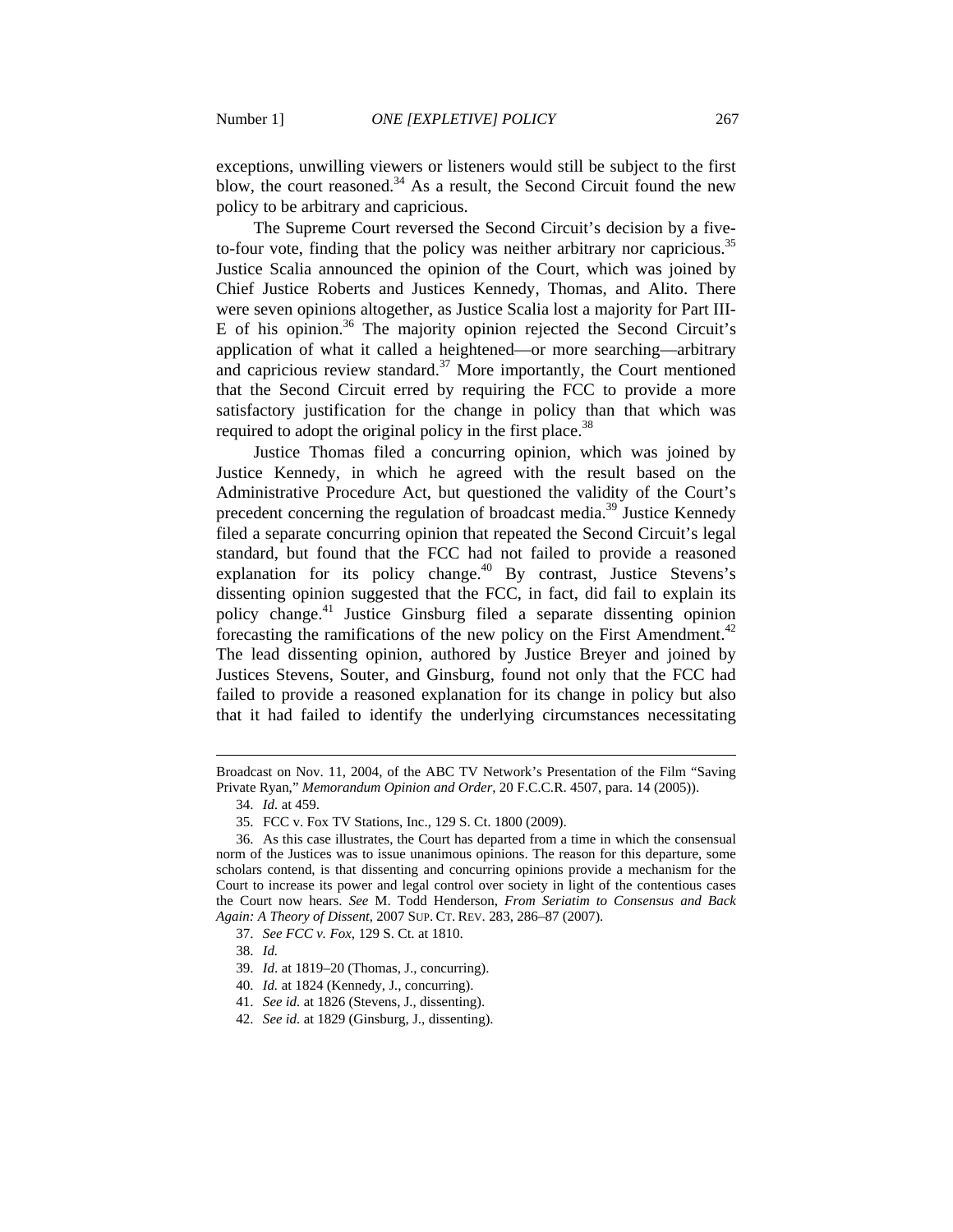change to begin with. $43$ 

Like the decision from the Second Circuit, the Supreme Court's decision did not address the underlying First Amendment issue. Justice Scalia asserted, "[i]f the Commission's action here was not arbitrary or capricious in the ordinary sense, it satisfies the Administrative Procedure Act's 'arbitrary [or] capricious' standard; its lawfulness under the Constitution is a separate question to be addressed in a constitutional challenge."44 Because of the Supreme Court's role as final arbiter and not first reviewer, Scalia unsurprisingly saw no reason to "abandon . . . usual procedures in a rush to judgment without a lower court opinion [addressing the constitutional question]."45

Thus, while this case focused solely on whether the FCC's policy was arbitrary and capricious and not on whether the policy was constitutional, it seems likely that the Court will need to decide the First Amendment issue at some point. Indeed, given the Second Circuit's recent remand decision finding the FCC's policy to be unconstitutionally vague in violation of the First Amendment, it has become even more necessary for the Supreme Court to finally resolve the constitutional issue.<sup>46</sup> After evaluating four primary models of judicial decision making, this Note contends that if the Court addresses the First Amendment issue, the attitudes of the justices will lead to a result that favors the broadcasters.

#### III. FOUR MODELS OF JUDICIAL DECISION MAKING

#### *A. The Legal Model*

Probably the most easily identifiable model of judicial decision making is the legal model. The legal model posits that judges base decisions solely in accordance with the law, which is developed primarily by previous cases and the canons of statutory interpretation.<sup>47</sup> As Chief Justice John Roberts famously quipped during his confirmation hearing, "Judges and Justices are servants of the law, not the other way around. Judges are like umpires. Umpires don't make the rules, they apply them. The role of an umpire and a judge is critical. They make sure everybody plays by the rules, but it is a limited role."<sup>48</sup>

 <sup>43.</sup> *See FCC v. Fox*, 129 S. Ct. at 1829 (Breyer, J., dissenting).

 <sup>44.</sup> *Id.* at 1812.

 <sup>45.</sup> *Id.* at 1819.

 <sup>46.</sup> Fox TV Stations, Inc. v. FCC, 613 F.3d 317 (2d Cir. 2010).

 <sup>47.</sup> *See* JEFFREY A. SEGAL & HAROLD J. SPAETH, THE SUPREME COURT AND THE ATTITUDINAL MODEL 32 (1993).

 <sup>48.</sup> *Confirmation Hearing on the Nomination of John G. Roberts, Jr. to Be Chief Justice of the United States: Hearing Before the S. Comm. on the Judiciary*, 109th Cong. 55 (2005) (statement of John G. Roberts, Jr., Nominee).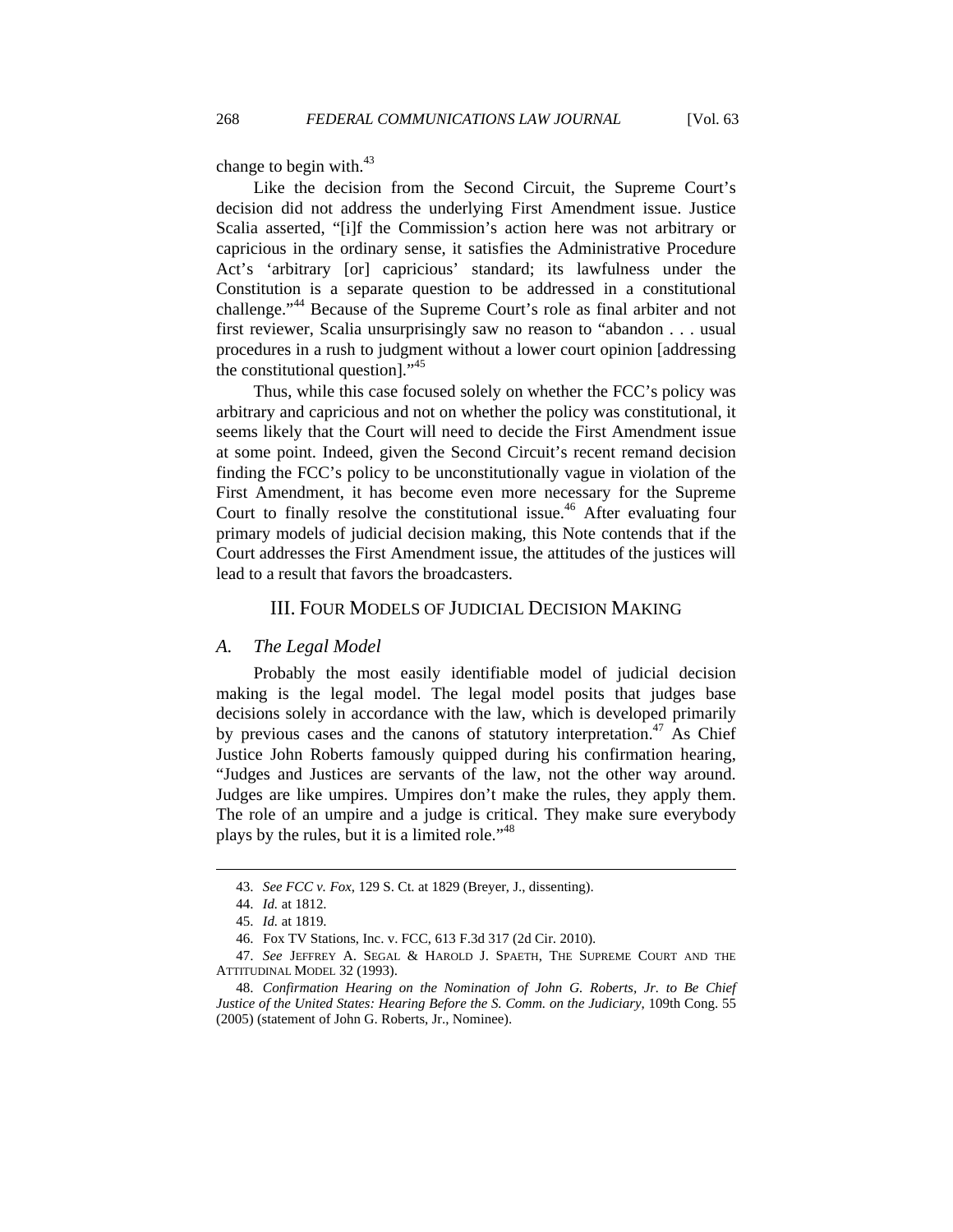Although the legal model is based upon the notion that judges and Justices are neutral umpires, Harold J. Spaeth identifies four major tools or methods of analysis that legalists often employ. The first looks only at the plain meaning of the text. This method "simply holds that judges rest their  $\alpha$  decisions on the plain meaning of the pertinent language,<sup> $,49$ </sup> which applies to not only statutes and constitutional provisions, but also to the Justices' own judicially created rules.<sup>50</sup> The problem, though, is that the plain meaning is often indeterminate, which in many cases renders this tool unhelpful to judicial decision makers.

If the text is not readily ascertainable, the second guiding tool available to legalists is the legislative and framers' intent. As Spaeth mentions, "[l]egislative and framers' intent refers to construing statutes and the Constitution according to the preferences of those who originally drafted and supported them."51 Virtually any information that can be elicited from the historical record preceding the enactment is available for consideration.<sup>52</sup> Thus, this method can sometimes provide more guidance to the Justices when the plain meaning is unclear.<sup>53</sup> Yet, in many cases, it is nearly impossible to determine what motivated a legislator to vote the way he or she did, despite what the legislative history may reveal.

A third method of legalistic analysis focuses heavily on case precedent. This method is perhaps observed most commonly, since nearly every case cites to precedent as a way to help justify the outcome.<sup>54</sup> When statutory or constitutional language is unclear, judges consider how previous judges have interpreted the text, with a goal of guaranteeing some consistency in the application of the law. One unfortunate characteristic of precedent, though, is that ambiguous text, by its nature, can often be interpreted in more than one way, leading to the result that precedent does not always provide clear guidance to judges seeking to apply the law.<sup>55</sup>

The fourth and final method or analytical tool that judges might employ is a form of balancing that weighs the collective interest or public good on one side against the individual interests at stake on the other. Balancing can be either ad hoc (done on a case-by-case basis) or definitional (where the court "employs one or more hard-and-fast rules to

 <sup>49.</sup> SEGAL & SPAETH, *supra* note 47, at 34.

 <sup>50.</sup> *See id.* 

 <sup>51.</sup> *Id.* at 38.

 <sup>52.</sup> *See id.* at 38–40.

 <sup>53.</sup> The most useful elements of legislative intent include, in order of importance, committee reports, bills and their amendments, sponsor remarks, and committee hearings. *See* Peggy Jarrett & Cheryl Nyberg, *Introduction*, FEDERAL LEGISLATIVE HISTORY, http://lib.law.washington.edu/ref/fedlegishist.html (last visited Nov. 12, 2010).

 <sup>54.</sup> SEGAL & SPAETH, *supra* note 47, at 44.

 <sup>55.</sup> *See id*. at 44–45.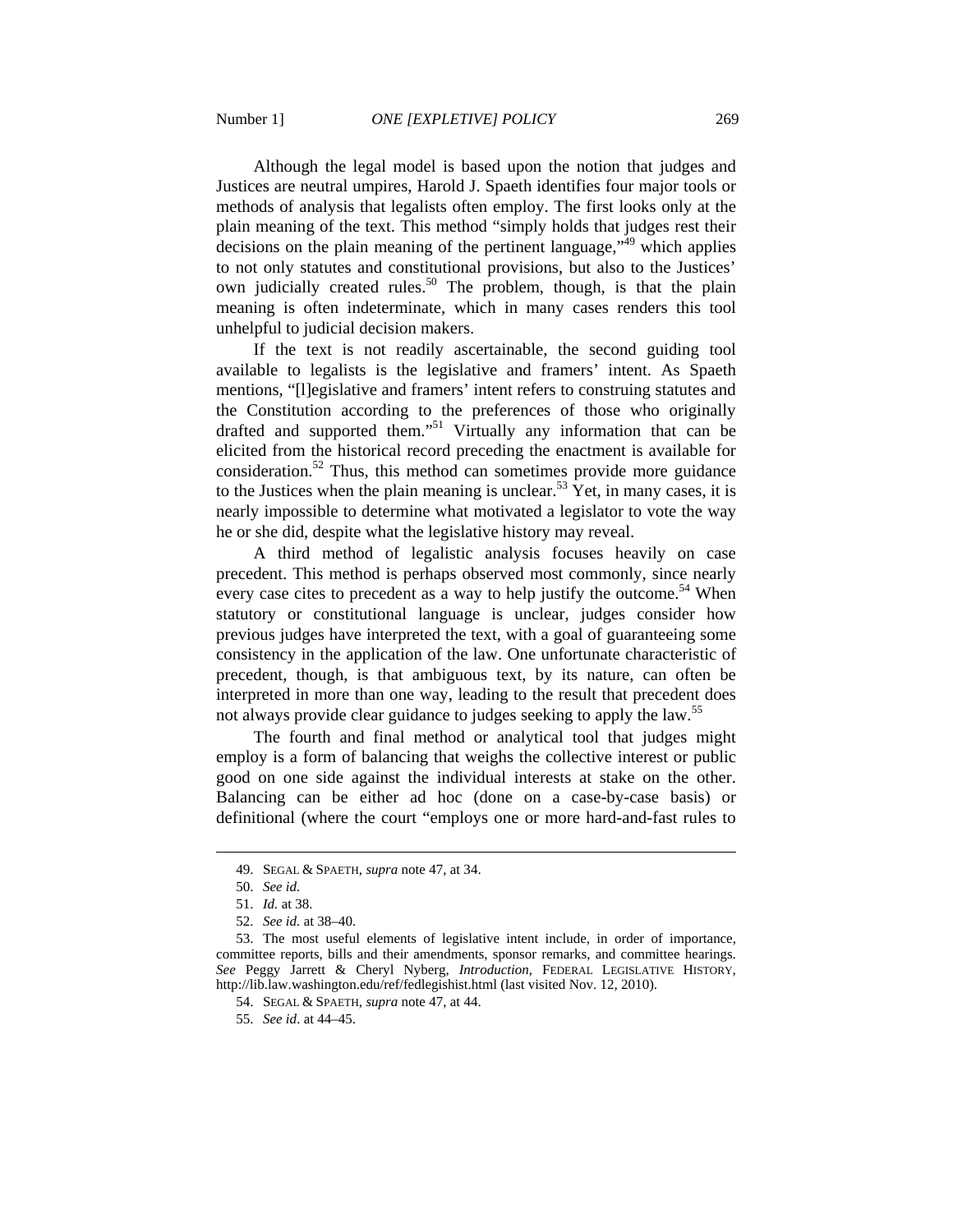rationalize a decision.").<sup>56</sup> Naturally, ad hoc balancing gives judges more leeway to evaluate the facts of a particular case without reference to prior rules or tests.<sup>57</sup> Despite its inherent subjectivity, Spaeth notes, "justices commonly label [balancing] an objective criterion," thereby fitting it nicely within the legal model of judicial decision making.<sup>58</sup>

Probably the greatest appeal of the legal model is that it comports with the perception of the Court as an independent and impartial branch of government that makes black-and-white decisions based purely on the law. In many situations, especially situations in which the statutory language is unequivocal or the case precedent is obviously one-sided, the legal model is an effective tool for explaining the Court's decisions. When the Court experiences new questions of law and changing social attitudes, however, the legal model continually reveals its shortcomings.<sup>59</sup>

#### *B. The Attitudinal Model*

The most widely accepted model of judicial decision making by scholars and legal analysts is the attitudinal model. The attitudinal model varies markedly from the legal model. Justices often discredit its validity as a way to explain the outcome of their cases. $60$  As Spaeth nevertheless suggests, the attitudinal model presumes that the "justices decide . . . cases on the basis of the interaction of their ideological attitudes and values with the facts of a case. . . . In other words, the justices vote as they do because they want their decisions to reflect their individual personal policy preferences."<sup>61</sup>

There are two basic iterations of the attitudinal model.<sup>62</sup> The first evaluates the behavior of justices in very narrowly defined issues—that is, how justices react to specific issues such as the death penalty, commercial speech, or affirmative action.<sup>63</sup> The second iteration analyzes the behavior of Justices in much broader terms.64 Under this broader view, one might evaluate how Justices tend to vote on issues generally falling under the

 $\overline{a}$ 

64. *Id.*

 <sup>56.</sup> *Id.* at 52.

 <sup>57.</sup> *See id.* at 53.

 <sup>58.</sup> *Id.* at n.82.

 <sup>59.</sup> *See* KENT GREENAWALT, LAW AND OBJECTIVITY 11 (1992) (arguing that "any extreme thesis that 'the law' is always or usually indeterminate is untenable."); *see also* RICHARD S. MARKOVITS, MATTERS OF PRINCIPLE: LEGITIMATE LEGAL ARGUMENT AND CONSTITUTIONAL INTERPRETATION 1 (1998) (suggesting that there are "internally-correct [sic] answers to all legal-rights questions.").

 <sup>60.</sup> Harold J. Spaeth, *The Attitudinal Model*, *in* CONTEMPLATING COURTS 296, 306 (Lee Epstein, ed. 1995).

 <sup>61.</sup> *Id.* at 305.

 <sup>62.</sup> *Id.*

 <sup>63.</sup> *Id.*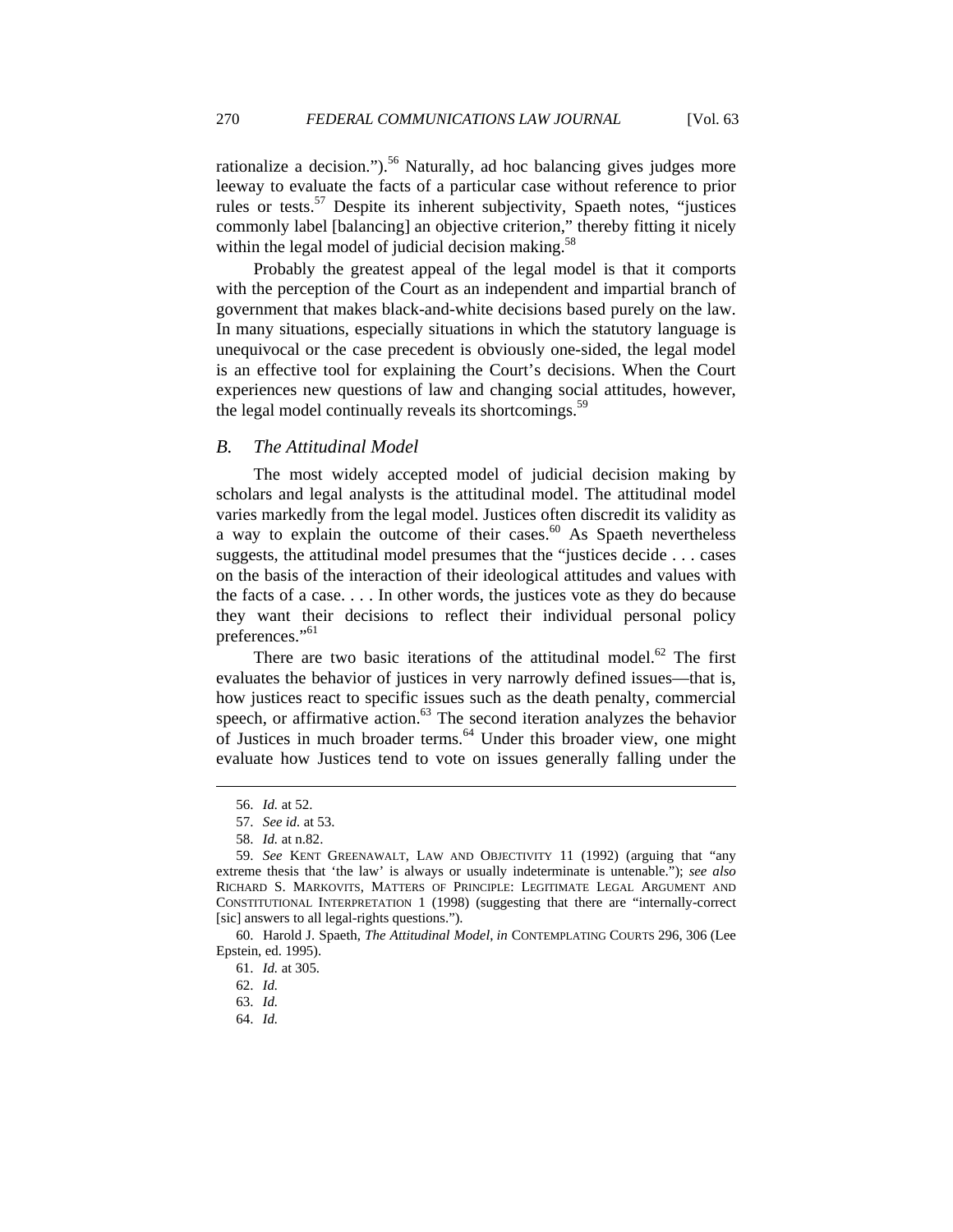umbrella of civil rights or business regulation.<sup>65</sup>

Although the attitudinal model seems to be widely accepted by many people, there is still some disagreement among scholars on the source of attitudes. The debate generally revolves around "whether an individual acquires [his or her attitudes] genetically or as a result of environmental experience—and whether the justices' personal policy preferences extend to normative considerations, such as judicial restraint and strict construction, or to procedural matters, such as venue and mootness, or operate only substantively."66 Despite this apparent source of disagreement, however, Spaeth posits that any differences in the origins of attitudes do not affect the underlying assumptions of the attitudinal model and only direct the focus of the analyst. $67$ 

Spaeth's formulation of the attitudinal model describes the Justices in terms of their political ideology. Justices are therefore categorized as being either liberal, moderate, or conservative as identified first by the Justices' prior voting record, and second, if no such record exists, by newspaper editorials that classify the nominees before their confirmation as liberal or conservative on issues of civil rights and civil liberties.<sup>68</sup> Spaeth then uses *Guttman scaling* to predict the outcome of certain cases. This method is cumulative in nature, meaning it "assumes that persons who respond favorably to a given question will also respond favorably to all less extreme questions."<sup>69</sup>

Using that analysis, Spaeth considered the issue of capital punishment and found a remarkably consistent voting pattern of the Justices, such that the most liberal justice consistently supported the person subject to capital punishment and the most conservative Justice consistently voted to uphold the death sentence.<sup>70</sup> The remaining Justices fell somewhere in the middle along a continuum of ideological preferences. The pattern continued for each of the nine Justices, seemingly demonstrating a clear correlation between the Justices' personal ideologies and their voting patterns.<sup>71</sup> Other scholars have found that, in various appellate courts, liberal panels issue a liberal ruling well over half of the time, while conservative panels reach a liberal result well under half of the time.<sup>72</sup> As a result, it is evident that the attitudinal model is often capable of providing useful insight into the

 <sup>65.</sup> *Id.*

 <sup>66.</sup> *Id.* at 305–06.

 <sup>67.</sup> *Id.*

 <sup>68.</sup> *Id.* at 310.

 <sup>69.</sup> *Id.* at 308.

 <sup>70.</sup> *Id.*

 <sup>71.</sup> *Id.* at 309.

 <sup>72.</sup> *See* Cass R. Sunstein, David Schkade & Lisa Michelle Ellman, *Ideological Voting on Federal Courts of Appeals*, 90 VA. L. REV. 301, 306 (2004).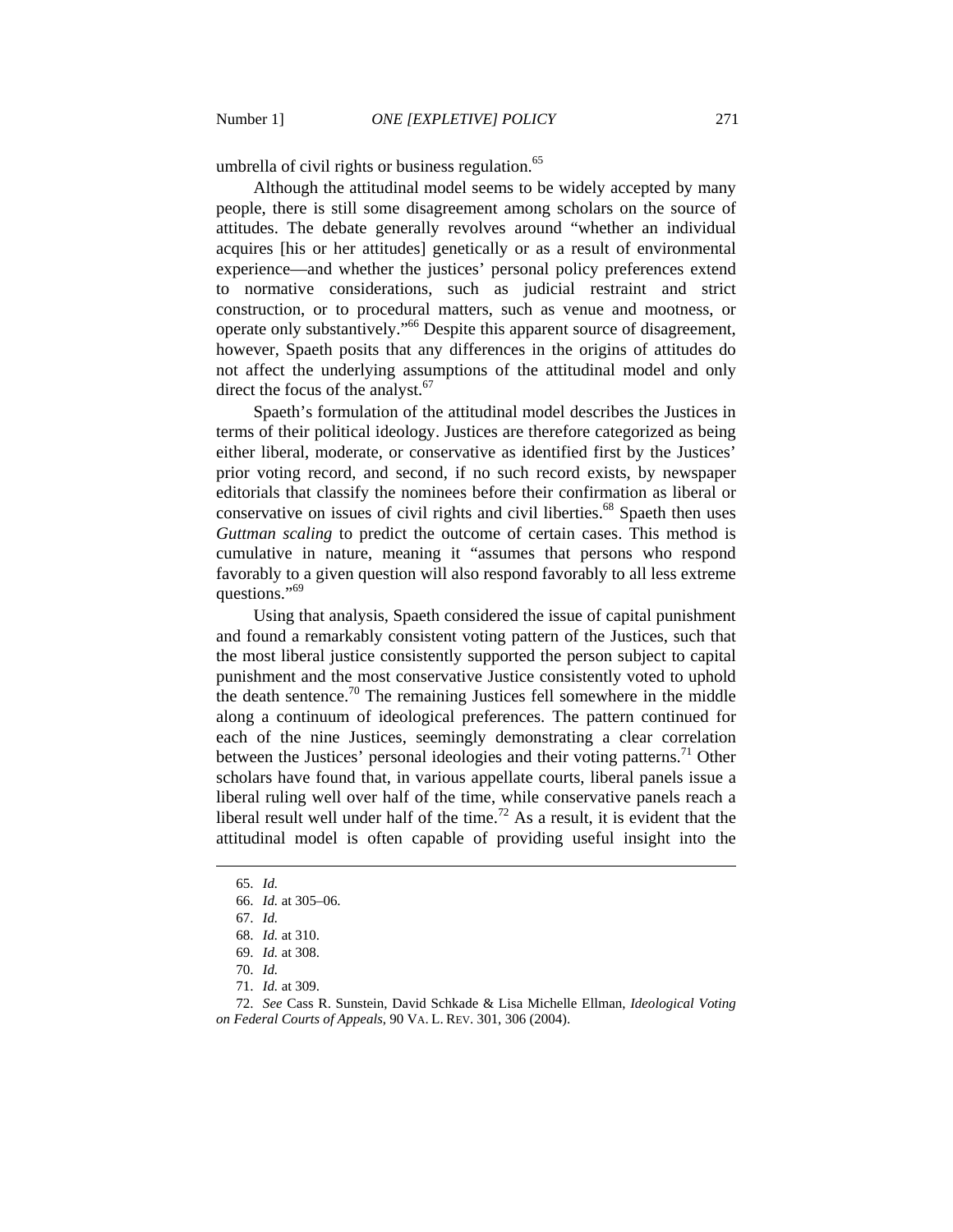outcome of cases.

#### *C. The Strategic Model*

There are many similarities between the strategic model and the attitudinal model. Most importantly, both models recognize that "justices, first and foremost, wish to see their policy preferences etched into law. They are, in the opinion of many, 'single-minded seekers of legal policy.'"73 The strategic account purports to go further, though, claiming that while the Justices are indeed motivated by their own individual policy preferences, they are not unconstrained actors who base decisions exclusively on their own ideological attitudes. "Rather, justices are strategic actors who realize that their ability to achieve their goals depends on a consideration of the preferences of other actors, the choices they expect others to make, and the institutional context in which they act."<sup> $/4$ </sup>

In *The Choices Justices Make*, Lee Epstein and Jack Knight identify the major components of the strategic model. The first is that Justices are driven by a desire to effectuate their individual goals.<sup>75</sup> Epstein and Knight suggest that the Justices' decisions can be explained by the rational choice paradigm, which assumes that the Justices are rational actors. Rational actors presumptively make rational decisions, based on the belief that such a course of action will most likely advance his or her goals.<sup>76</sup> But even proponents of the strategic model recognize that a Justice's goals often reflect his or her attitudes, raising questions about whether seemingly strategic behavior is more likely just a reflection of the attitudinal model at work.<sup>77</sup>

The second major component of the strategic account is strategic interaction. This component embodies the principle that if Justices want to materialize their policy preferences, they have to act strategically in making their choices.78 Epstein and Knight describe this phenomenon as *interdependent decision making*. A strategic Justice knows, for example, that the maximization of his or her policy preferences is dependent upon the preferences and expected actions of the other Justices, which are in turn dependent upon their individual preferences.<sup>79</sup>

The last component of the strategic account addresses the role of

 <sup>73.</sup> LEE EPSTEIN & JACK KNIGHT, THE CHOICES JUSTICES MAKE 9–10 (1998) (quoting Tracey E. George & Lee Epstein, *On the Nature of Supreme Court Decision Making*, 86 AM. POL. SCI. R. 325 (1992)).

 <sup>74.</sup> *Id.* at 10.

 <sup>75.</sup> *Id.* at 10–11.

 <sup>76.</sup> *Id.* at 11.

 <sup>77.</sup> *See generally id.*

 <sup>78.</sup> *Id.* at 12.

 <sup>79.</sup> *Id.*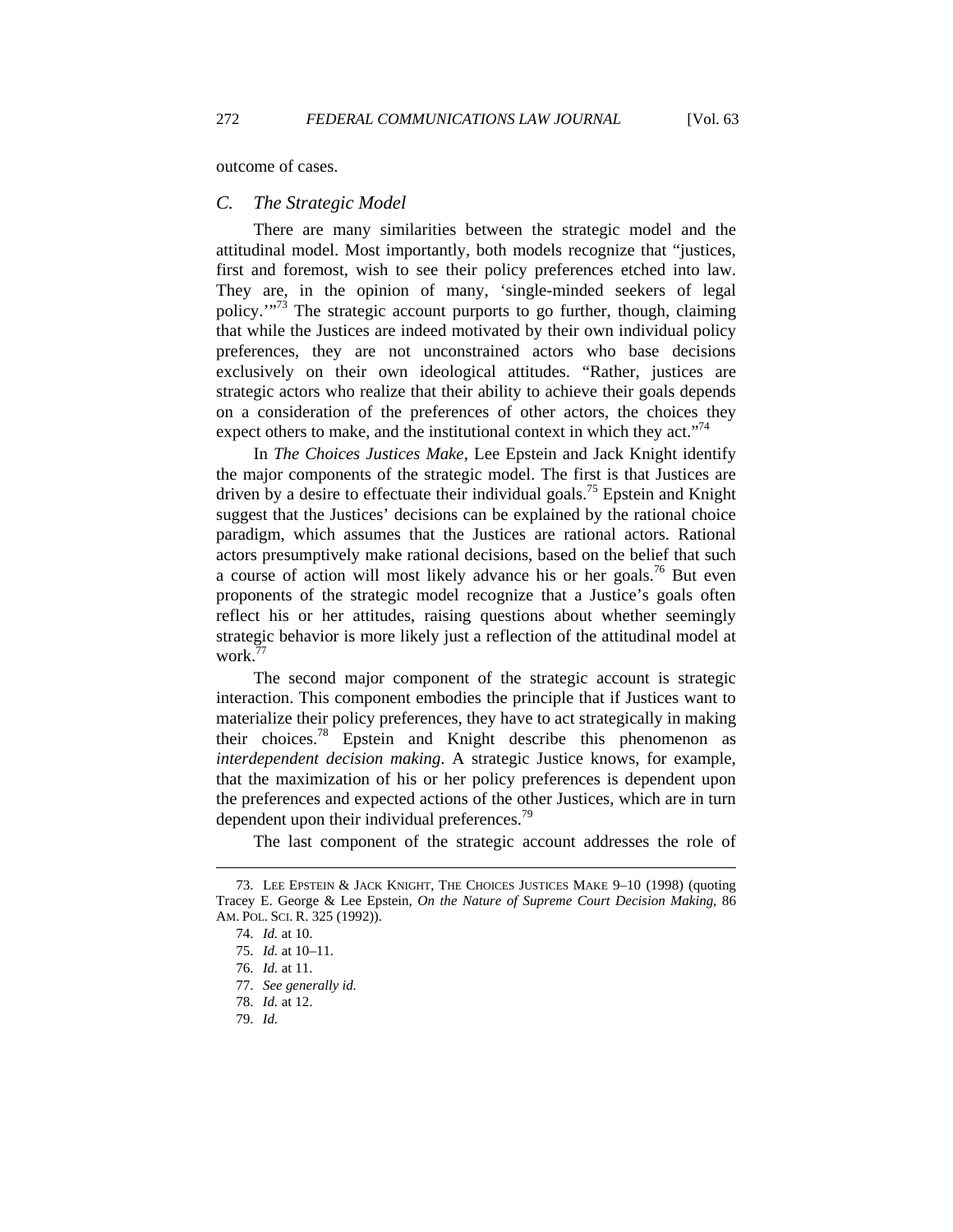institutions as it relates to judicial decision making. Epstein and Knight indicate that institutions can be "formal, such as laws, or informal, such as norms and conventions."<sup>80</sup> To elucidate the role of institutions more clearly, Epstein and Knight discuss the processes governing the creation of precedent. Because the Court must issue a majority opinion—that is, one that is signed by at least five Justices—in order for the opinion to "become law of the land,"<sup>81</sup> the Justices are sometimes forced to pursue their policy goals in somewhat unconventional ways.

In *Craig v. Boren*, 82 a case about gender-based equal protection, the Court adopted an intermediate standard of review that is less stringent than strict scrutiny but more stringent than rational basis review.<sup>83</sup> Epstein and Knight suggest that the Court took this approach because at least five of the Justices wanted gender-based equal protection claims to be subject to heightened review, but because the Court could not command a majority for strict scrutiny, it had to develop an intermediate test. $84$  Epstein and Knight also highlight how the "good behavior" provision in Article III of the Constitution<sup>85</sup> affects or influences the Justices' actions. For example, since many people believe that Justices are accorded life tenure barring any egregious ethical or criminal violations, Epstein and Knight contend that the Justices are, by virtue of the institution in which they work, relatively free to focus their energy on satisfying their policy preferences.<sup>86</sup>

Altogether, it is evident that the strategic account of judicial decision making can sometimes explain the Justices' behavior. But because the strategic model works only on the assumption that Justices are motivated by individual goals, which often implicate their individual ideologies or personal attitudes, it is, in many cases, difficult to divorce strategic behavior from the attitudes that actually inform that behavior in the first place.

#### *D. The Historic-Institution Model*

Historic institutionalists agree with proponents of the strategic model to the extent that the model holds that Justices are somewhat motivated by the institutional norms and customs of the political branch in which they work.<sup>87</sup> But institutionalists suggest that the strategic account does not go

 $\overline{a}$ 

 85. U.S. CONST. art. III, § 1 ("The Judges, both of the supreme and inferior Courts, shall hold their Offices during good Behaviour.").

 <sup>80.</sup> *Id.* at 17.

 <sup>81.</sup> *Id*.

 <sup>82. 429</sup> U.S. 190 (1976).

 <sup>83.</sup> *See id.*

 <sup>84.</sup> *See* EPSTEIN & KNIGHT, *supra* note 73, at 17.

 <sup>86.</sup> *See* EPSTEIN & KNIGHT, *supra* note 73, at 17.

 <sup>87.</sup> Howard Gillman, *The Court as an Idea, Not a Building (or a Game): Interpretive*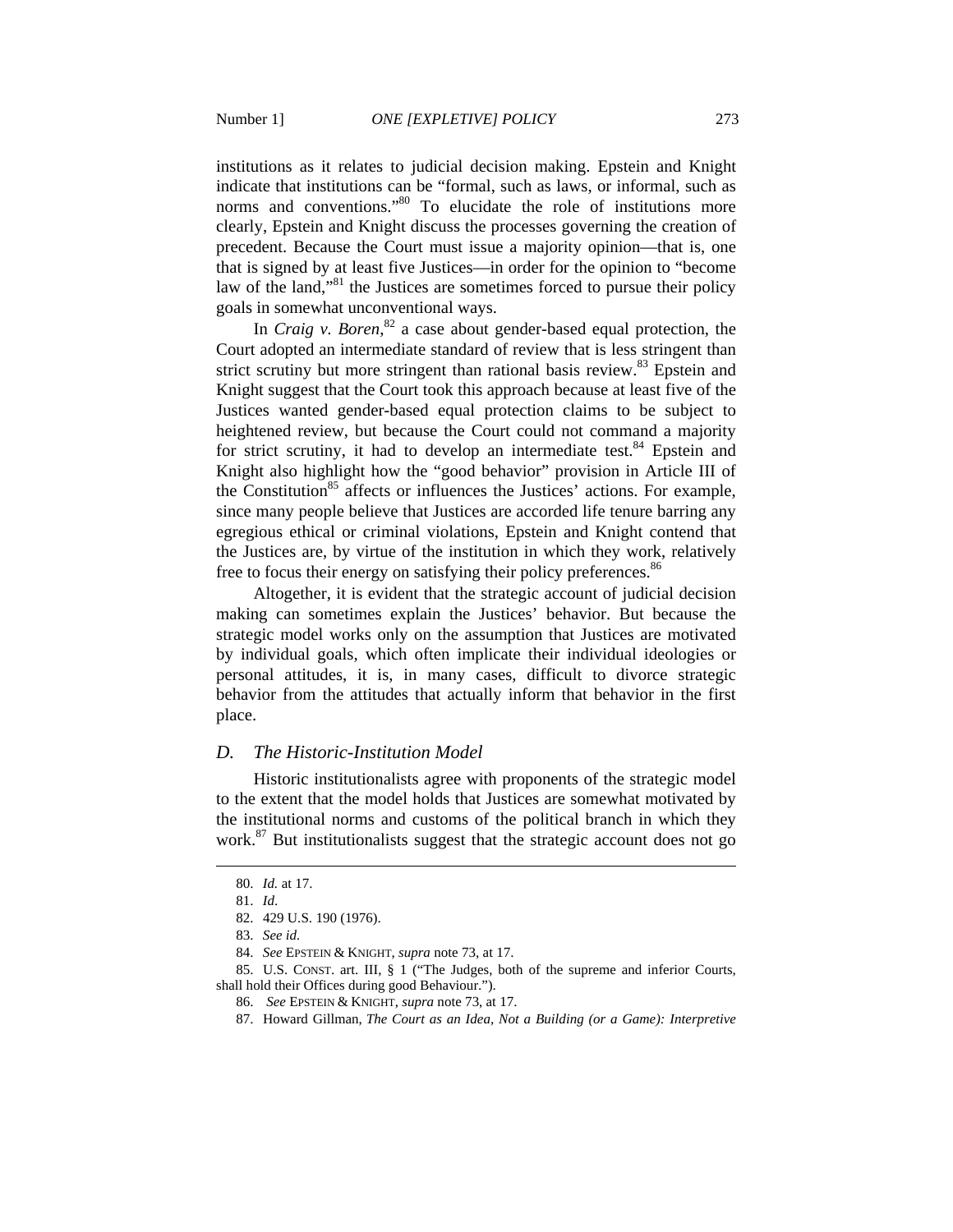far enough. To put it simply, institutionalists contend that the Justices are influenced predominately by their role in deciding actual cases and the mission of the Court as a separate branch of government.<sup>88</sup>

Historic institutionalists begin their analysis by uncovering the socalled mission of the Court.<sup>89</sup> As Howard Gillman indicates, the first step toward uncovering the Court's mission is to review the foundational documents, such as Article III of the Constitution, which identify the Court's job description.<sup>90</sup> In line with Article III, Gillman says that there is "evidence that most justices act in accordance with the Court's formal responsibility to decide actual legal disputes based on their best understanding of law."<sup>91</sup> Yet, historic institutionalists understand that the foundational documents do not paint the entire picture, as Justices often are motivated by different goals, such as preserving the political system as a whole or preserving the Court's institutional legitimacy. $92$ 

In fact, there are a number of organizational or contextual factors that influence judicial decision making including:

the Court's relationship to a central government in a federal system, the fact that decisions are made by a majority of a small group of people, the elaborate (and changing) norms governing justiciability and the authority of *stare decisis*, the creation of intermediate courts of appeals, the expansion of the Court's constitutional and statutory jurisdiction, the elimination of mandatory appeals, the Rule of Four, the hiring of law clerks, the secrecy of the conference, the ability to print and circulate drafts of opinions, even the move to the so-called Marble Temple in  $1935.^{93}$ 

It is within the context of these various factors that the Justices make their decisions. As Gillman notes, it is unlikely that the institutional characteristics of the Court influence the judges' and Justices' behavior only so far as those characteristics channel or constrain the judges' and Justices' individual policy interests.<sup>94</sup> "While it is true that life tenure might make it easier to promote policy preferences, it may also be central to a judge's sense of duty to resist political pressure and decide a case in accordance with the law."95 If one understands the institutional characteristics of the Court as stemming from "a concern about the

*Institutionalism and the Analysis of Supreme Court Decision-Making*, *in* SUPREME COURT DECISION-MAKING: NEW INSTITUTIONALIST APPROACHES 65–67 (Cornell W. Clayton & Howard Gillman eds., 1999).

 <sup>88.</sup> *See id.*

 <sup>89.</sup> *See id.* at 78–80.

 <sup>90.</sup> *Id.* at 80.

 <sup>91.</sup> *Id.*

 <sup>92.</sup> *Id.* at 81.

 <sup>93.</sup> Gillman, *supra* note 87, at 82.

 <sup>94.</sup> *Id.* at 83.

 <sup>95.</sup> *Id.*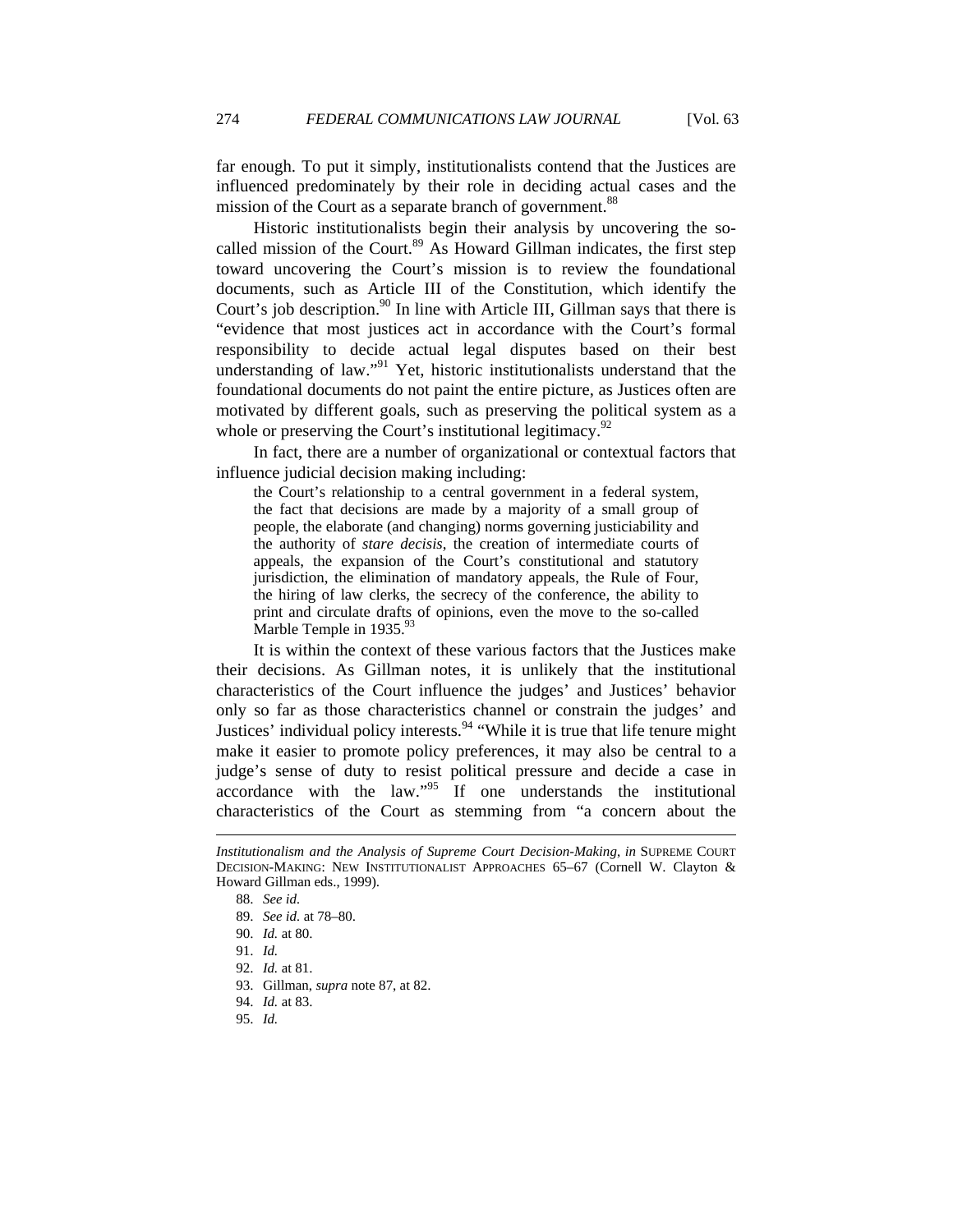accomplishment of substantive concerns and functions" (i.e., the Court's mission), and also understands that preserving those functions is central to the identity of the Court as an institution, the Court's ability to accomplish goals beyond the Justices' individual policy interests becomes clear.<sup>96</sup>

Historic institutionalists argue that the Justices of the Court "should be expected to deliberate about protecting their institution's legitimacy and (relatedly) adapting their institution's mission to changing contexts and the actions of other institutions."97 Gillman explains that the Justices consciously avoid self-inflicted wounds that can discredit the Court's supposed role as an independent and impartial branch of government as opposed to a policymaking body.98 According to Gillman, it is this conscious attempt to avoid undermining the Court's reputation as an independent branch of government that informs the Justices' behavior in many cases. For example, Gillman suggests that the Justices' recognition of the importance of maintaining the Court's institutional legitimacy led the Court to develop a unanimous front in *Brown v. Board of Education*.<sup>99</sup> Observing that proponents of the strategic model would label such actions as clear examples of strategic behavior, Gillman contends that the difference is that the Court was motivated by an altruistic desire to preserve the legitimacy of the Court as an institution rather than the Justices' desire to maximize their individual policy preferences. $100$ 

## IV. EXPLAINING *FEDERAL COMMUNICATIONS COMMISSION V. FOX* IN TERMS OF THE FOUR DOMINANT MODELS OF JUDICIAL DECISION MAKING

Although it is clear that each of the four models of judicial decision making has useful tenets that can sometimes assist one's understanding of the outcome of certain cases, the attitudinal model boasts the greatest record of success and overall capability for explaining how Justices act and predicting how they will decide cases. Not surprisingly, the attitudinal model best explains the Justices' actions leading to the outcome of *Federal Communications Commission v. Fox*. The other models, for one reason or another, succumbed to their inherent weaknesses and failed to provide necessary insight into the Justices' behavior.

 <sup>97.</sup> *Id.*

 <sup>98.</sup> *Id.* at 81.

 <sup>99.</sup> *Id.*

 <sup>99.</sup> *Id.* (discussing Brown v. Bd. of Educ., 347 U.S. 483 (1954)).

 <sup>100.</sup> *Id.*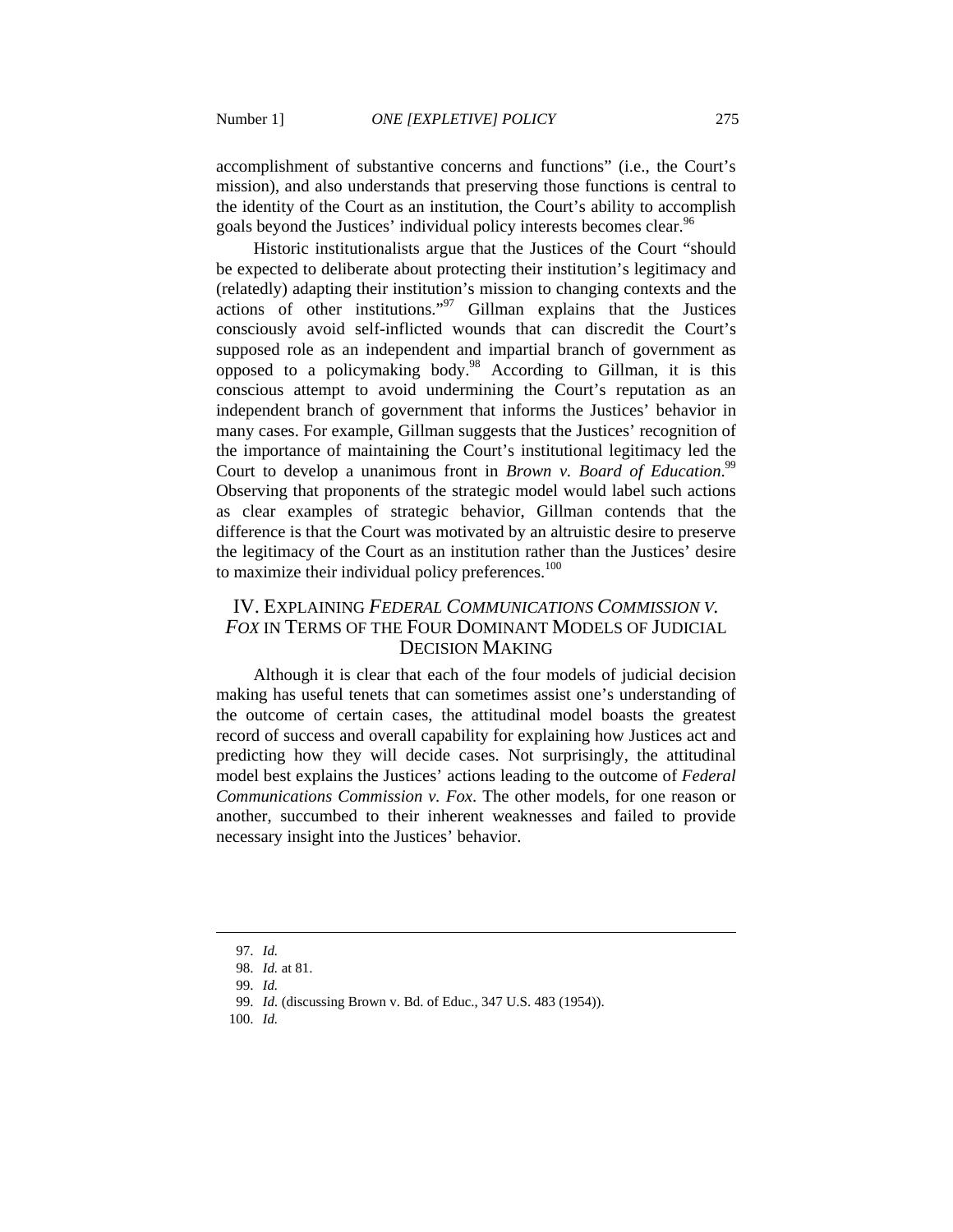This section begins by considering the legal model and the historicinstitutional model and demonstrating ways in which these two models were unable to explain the Supreme Court's decision. Since this section argues that the legal model and historic-institutional model cannot explain the decision in hindsight, it seems to follow that these models cannot satisfactorily predict the outcome of a future fleeting expletives case.

#### 1. The Legal Model—A Beacon of Unsophistication

The difficulty with the legal model is that it fails to explain how the Second Circuit and the Supreme Court reached diametrically opposite results. The arbitrary and capricious standard is by its nature subject to differing applications. Pursuant to *Motor Vehicle Manufacturers'.*  Association v. State Farm Mutual Automobile. Insurance Co.,<sup>101</sup> for example, the Court could have found that because the FCC failed to provide an adequate factual basis for its finding that fleeting expletives are indecent, it likewise failed to demonstrate a rational connection between the policy change and the reasons supporting that policy change.<sup>102</sup> Relying on the same precedent, the Court also could have found (as it ultimately did) that the FCC's action was neither arbitrary nor capricious on the basis that the Court should not substitute its judgment for that of the agency.<sup>103</sup> Since it seems that the Court could have found either way based on its own precedent, the inquiry then becomes one of determining what underlying motivations actually influenced the Justices in their decision. The legal model does not satisfactorily address that inquiry.

Furthermore, despite the Supreme Court's opinion, some scholars suggest that the Second Circuit's decision was the right one. As Justin Winquist notes, "[c]onsidering the variability with which arbitrary and capricious review has been applied . . . the [Second Circuit's] decision was not blatantly erroneous."<sup>104</sup> That the standard has been applied differently in the first place suggests the legal model is ill-equipped to explain the differences in opinion regarding arbitrary and capricious review. Moreover, the Supreme Court's reversal of the Second Circuit decision when the decision was not "blatantly erroneous" indicates that something more than pure legal analysis guided the Supreme Court's decision. Hutchinson says,

 <sup>101. 463</sup> U.S. at 46.

 <sup>102.</sup> *See* Hutchinson, *supra* note 3, at 240.

 <sup>103.</sup> *Id.* at 241.

 <sup>104.</sup> Justin Winquist, Note, *Arbitrary and F^@#\$\*! Capricious: An Analysis of the*  Second Circuit's Rejection of the FCC's Fleeting Expletive Regulation in Fox Television Stations, Inc. v. FCC *(2007)*, 57 AM. U. L. REV. 723, 736–37 (2007) (citations omitted).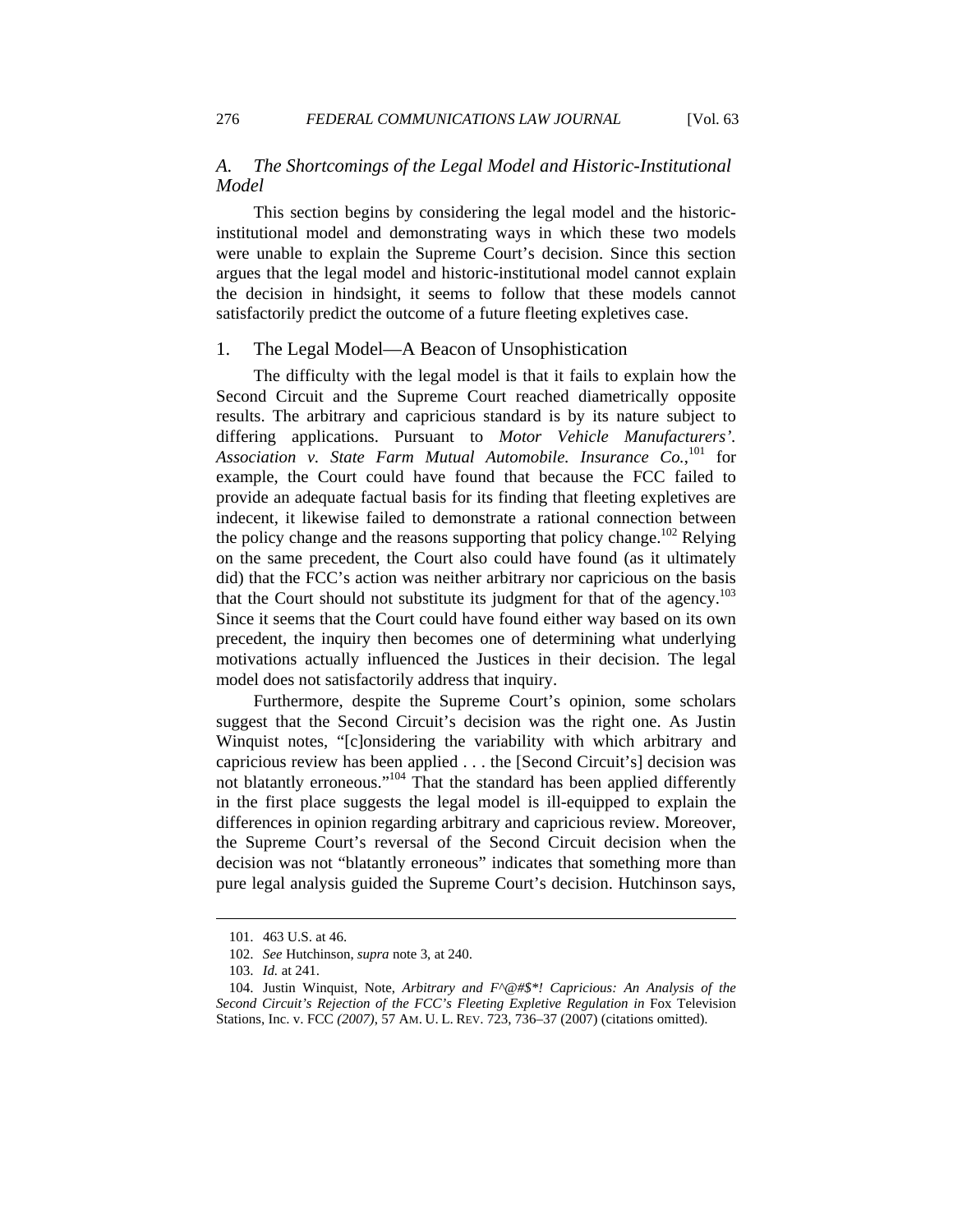"[o]f course, the manner in which the arbitrary and capricious review is employed depends not only on the composition of the Court, but also on the facts of the particular case."105 One would not expect pure legal analysis to vary regardless of who occupies the seats on the bench, and as a result, the legal model fails to explain the outcome of *Federal Communications* 

*Commission v. Fox*.

## 2. The Historic-Institutional Model—Unrealistic and Fatally Flawed?

The historic-institutional model similarly fails to explain the outcome of the case. Although it is perhaps true that institutional characteristics define the contours of the Justices' decisions, it seems implausible that the Court in *Federal Communications Commission v. Fox* would not have reached the same decision were it not for those institutional characteristics. It is difficult to comprehend the Court's decision if one assumes that it was primarily informed by the Court's role within the United States' political system. While one might argue that the Court, given the ground swell of public opinion against fleeting expletives, was trying to maintain its institutional prestige as a socially responsive organization, the vast majority of complaints directed to the FCC stemmed from only one organization: the PTC.<sup>106</sup> The Court has always held that the tendency of speech to offend does not determine its permissibility, especially when the offense is confined to a limited segment of society.<sup>107</sup> Because nearly all of the complaints here were tied to one organization, it seems unlikely that the Court was concerned with its reputation as a socially responsive institution. Thus, when one considers the competing claims that Justices make decisions in an effort to maximize their policy preferences, as opposed to the claim that Justices are altruistic actors seeking to preserve the legitimacy of the Court as an institution, the former seems more tenable.

That is not to say that some of the organizational attributes that Gillman identified could not have contributed to the outcome of *Federal Communications Commission v. Fox*. For example, the Justices' predecision conference or the ability of the Justices to print and circulate drafts of opinions might have led to a decision focusing exclusively on the arbitrary and capricious question rather than the underlying First Amendment question.<sup>108</sup> Where the institutional model falls short, however, is that it cannot explain how the Justices' actions, which were seemingly influenced by the institutional characteristics of the Court, do not more

 <sup>105.</sup> Hutchinson, *supra* note 3, at 239.

 <sup>106.</sup> Fox TV Stations, Inc. v. FCC, 489 F.3d 444, 451 (2d Cir. 2007).

 <sup>107.</sup> *See, e.g.*, Cohen v. California, 403 U.S. 15, 21 (1971).

 <sup>108.</sup> *See* Gillman, *supra* note 87, at 82.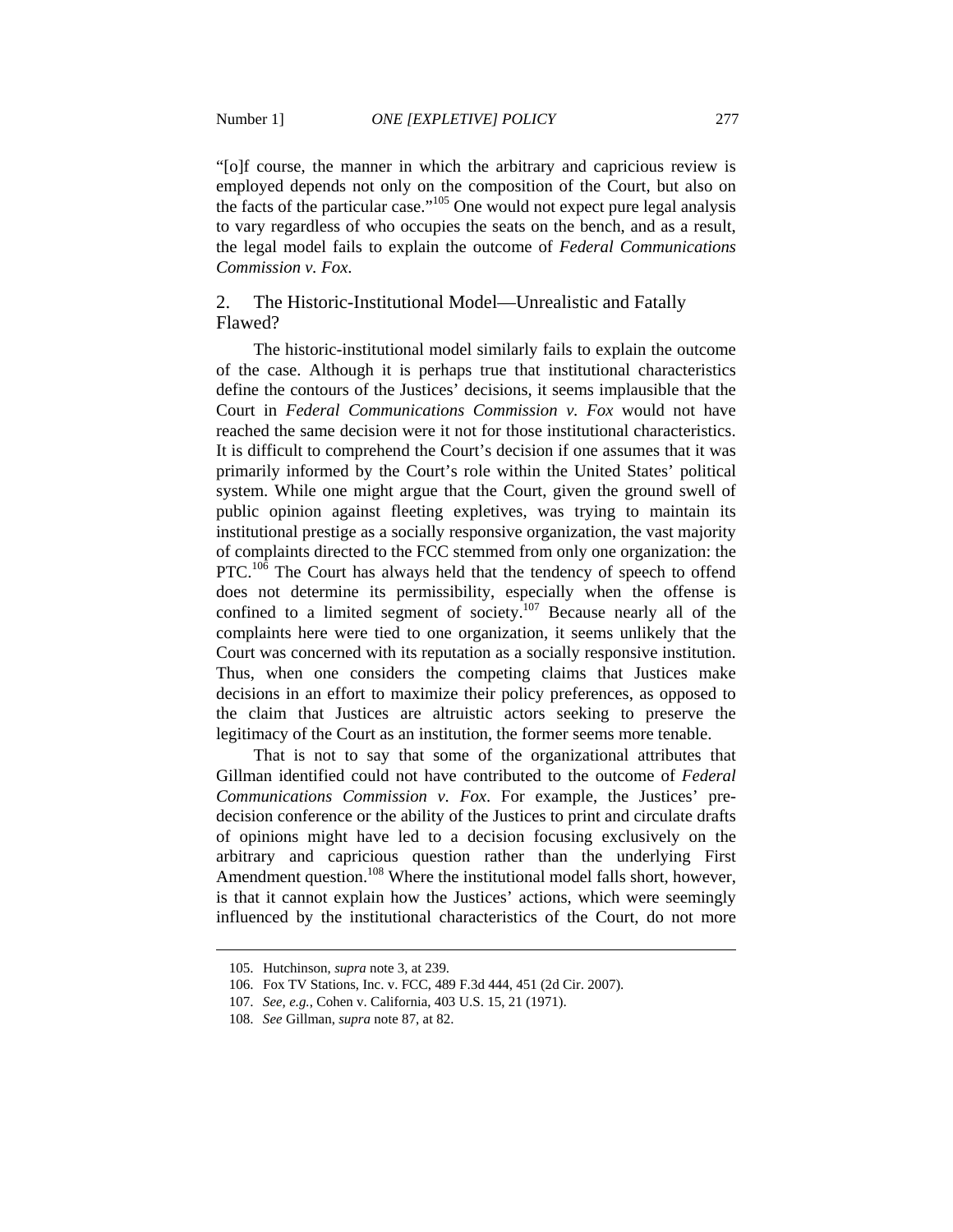accurately reflect strategic or attitudinal motivations. Unlike Gillman's discussion of *Brown v. Board*, the Justices here did not seem at all concerned with preserving the legitimacy of the Court as an institution.

Another problem with the institutional model is that it seems to derive much of its force from many of the same principles that underlie the legal model.<sup>109</sup> It is one thing to say, for example, that the Court is concerned with preserving its legitimacy. If one believes this to be true, the question that naturally arises is, "what gives the Court its legitimacy in the first place?" For many people, it is the belief that the Court decides cases purely in accordance with the law that accomplishes this task. In other words, it is those same principles that make up the legal model that lay the foundation for the institutional model as well. But it is already clear that the legal model cannot sufficiently explain the outcome of *Federal Communications Commission v. Fox* because the arbitrary and capricious review standard is subject to a variety of applications. Since there is no one clear way to apply arbitrary and capricious review, the Justices must have relied upon something more than pure legal analysis. The institutional model, unfortunately, does not explain what the Court relied upon when it rendered its five-to-four decision.

## *B. Getting There? The Strategic Model as a Possible Explanation for the Outcome of* Federal Communications Commission v. Fox

The strategic model comes closer to providing a satisfactory explanation for the Court's decision in *Federal Communications Commission v. Fox* because the decision reflects a conscious choice by the majority to pursue the procedural arbitrary and capricious question even though the substantive constitutional question was equally viable. One possible explanation for this choice is that Chief Justice Roberts was aware that if the Court tried to answer the First Amendment question, the outcome would not have been what he wanted. Thus, in an effort to prevent a decision that would invalidate the FCC's policy, Roberts assigned the opinion to Justice Scalia, who agreed that the appropriate way to address the case was to focus exclusively on the arbitrary and capricious question, despite indicating at oral argument that he did not believe the speech here deserved constitutional protection.<sup>110</sup> In order to garner the necessary fourth and fifth votes to render a binding majority opinion, though, Chief Justice Roberts and Justices Scalia and Alito knew they had to frame the issue in part as being the appropriate role of the judiciary when reviewing agency

 <sup>109.</sup> *See id.* at 80 (suggesting that most judges decide actual legal disputes in accordance with their best understanding of the law).

 <sup>110.</sup> *See* Transcript of Oral Argument at 48–52, FCC v. Fox TV Stations, 129 S. Ct. 1800 (2009).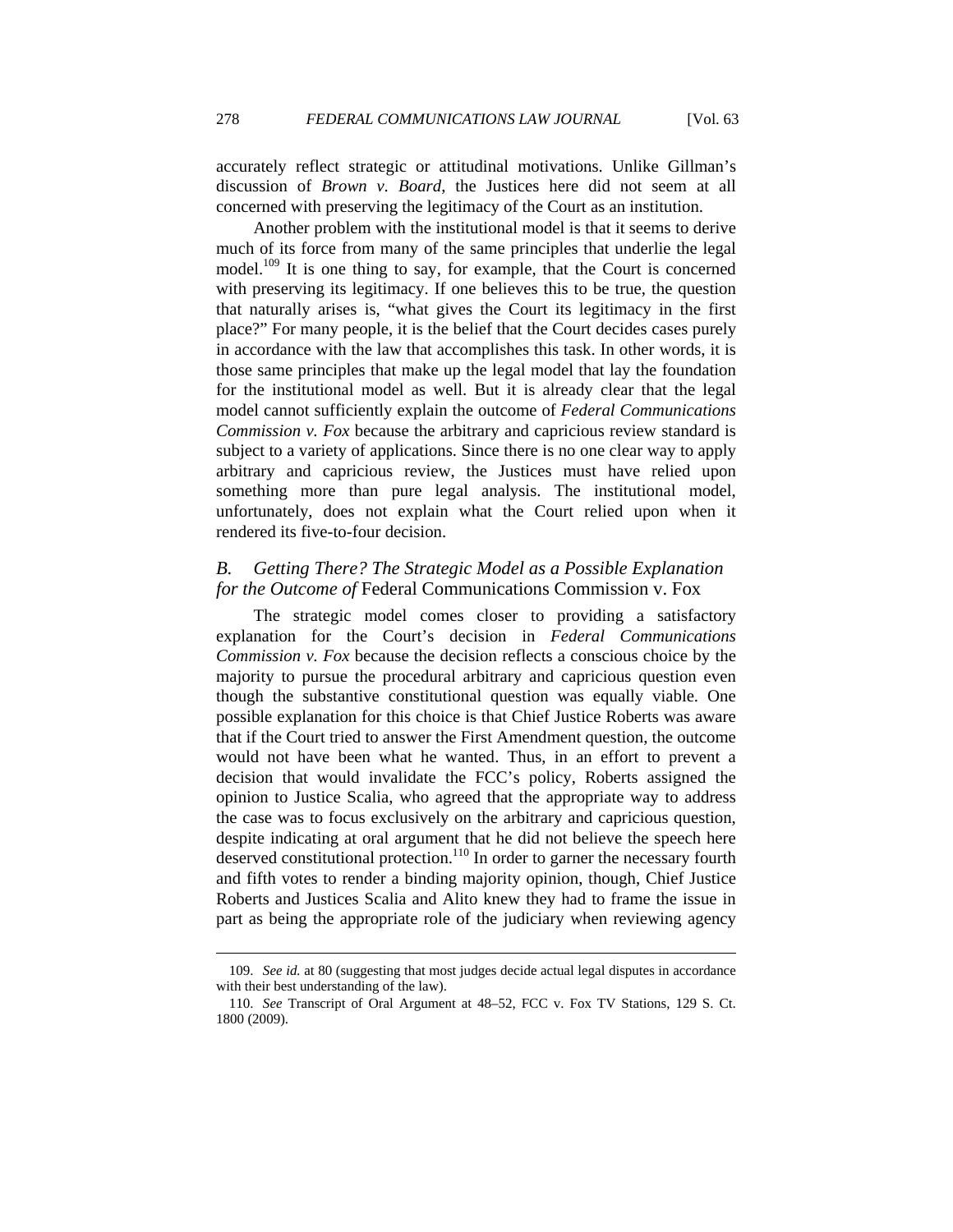$\overline{a}$ 

policies. Otherwise, it appears that Justices Thomas and Kennedy would have reached a different conclusion even though they were quick to agree that, while the FCC's policy was perhaps misguided, it was not arbitrary or capricious.<sup>111</sup>

Consistent with Epstein and Knight's account of the strategic model, *Federal Communications Commission v. Fox* can be interpreted as an example of interdependent judicial decision making. The outcome was contingent upon not only Chief Justice Roberts's or Justices Scalia's or Alito's individual attitudes and actions; it also depended upon the attitudes and actions of the remaining six Justices. If one assumes, then, that Chief Justice Roberts and Justices Scalia and Alito wanted to uphold the FCC's policy, the inquiry those Justices had to undertake was how to do so while remaining within the institutional contours of the Court. Through initial conference discussions and the initial predecision vote, it probably occurred to them that the way to preserve the FCC's policy was to avoid the constitutional issue altogether and to focus on the question of whether the Second Circuit erred in finding the policy arbitrary and capricious. One of Fox's principal arguments before both the Second Circuit and the Supreme Court was that the FCC's policy was unconstitutional.<sup>112</sup> That the majority of the Court entirely failed to address that question reflects strategic decision making on behalf of some of the Justices.

The strategic model also might explain how a minority of the Court was able to reach the outcome it wanted when it appears that a majority of the Court believed the policy to be unduly intrusive on broadcasters' First Amendment freedoms. As some scholars have argued, "at the heart of the decision-making process are policy-oriented justices who employ a 'mixture of appeals, threats, and offers to compromise' to encourage their colleagues to support legal rulings that reflect their policy preferences."<sup>113</sup> This apparent bargaining could explain how a minority of the Court was able to persuade a majority to support its view.

The limit of the strategic model, although not necessarily invalidating, is that the model can be understood only if one assumes that Justices seek to implement legal policies that reflect their individual goals. Since goaloriented Justices are influenced most by their individual or personal attitudes, it is difficult to explain the Justices' strategic behavior without

 <sup>111.</sup> *See* FCC v. Fox TV Stations, 129 S. Ct. 1800, 1819–21 (2009) (Thomas, J., concurring).

 <sup>112.</sup> Brief for Respondent Fox TV Stations, Inc. at 42, FCC v. Fox TV Stations, Inc., 129 S. Ct. 1800 (2009) (No. 07-582).

 <sup>113.</sup> James F. Spriggs, II, Forrest Maltzman & Paul J. Wahlbeck, *Bargaining on the U.S. Supreme Court: Justices' Responses to Majority Opinion Drafts*, 61 J. POLITICS 485, 486 (1999) (citation omitted) (quoting WALTER F. MURPHY, ELEMENTS OF JUDICIAL STRATEGY 42 (1973)).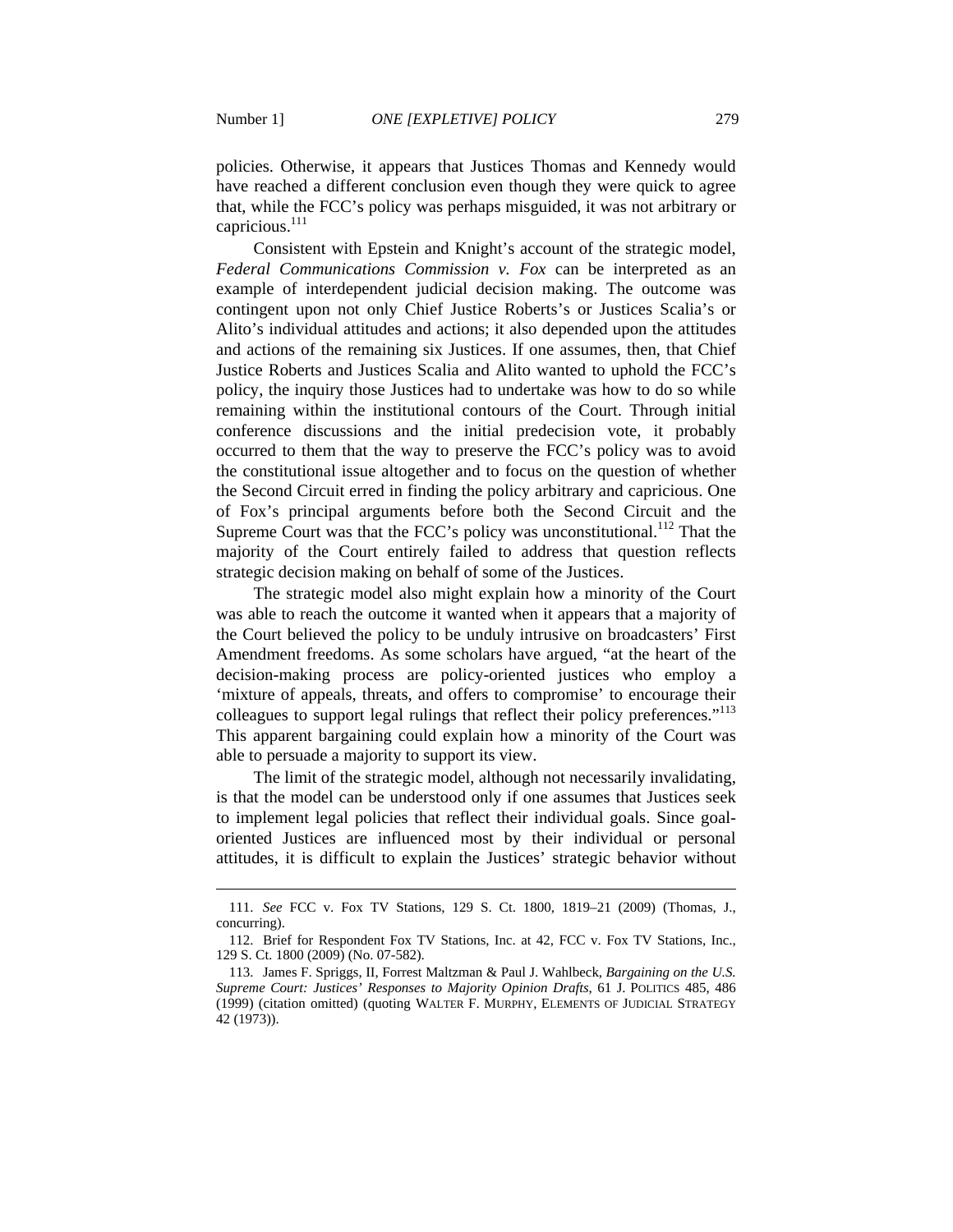first understanding the Justices' individual attitudes. Thus, while the strategic model might indeed provide some insight into the outcome of *Federal Communications Commission v. Fox*, it seems that any strategic behavior ultimately cannot be separated from the individual attitudes that motivated the Justices' strategic behavior in the first place.

#### *C. Attitudinalism—The Proven Model Proves Itself Again*

That being said, the attitudinal model of judicial decision making provides the best explanation for the Justices' behavior. If one considers simply the outcome of the case and not the alleged justification—that is, that the Court upheld the FCC's policy—the Justices reached a seemingly conservative result to the extent that the outcome favored the government. Not only that, but the actual opinion was split by a five-to-four vote, almost perfectly along ideological lines. As Alexander Tahk and Stephen Jessee indicate, along the ideological spectrum, Justice Thomas is far to the right, Justice Scalia is far to the right, Justice Kennedy is slightly to the right, Chief Justice Roberts is to the right, and Justice Alito is to the right.<sup>114</sup> Together, those five Justices make up the conservative block on the Court.<sup>115</sup> On the other side of the spectrum are Justices Ginsburg, Breyer, Stevens, and Souter, who represent the liberal block.<sup>116</sup> It is, therefore, no coincidence that the majority opinion reflects the views of the conservative Justices who comprise the majority of the Court.

Given Justice Thomas's and Justice Kennedy's concurring opinions, along with the dissenting opinions, it seems that if the Court had addressed the First Amendment issue, the outcome of the case might have come out in favor of the broadcasters.<sup>117</sup> But it is curious as to how the Court could reach two separate outcomes regarding the same case. In other words, if the attitudinal model is truly capable of explaining the outcome of the case, then the Justices' attitudes cannot be limited to only substantive issues.

As Harold Spaeth intimated, many scholars believe that attitudes extend not only to substantive issues, but to other issues such as judicial restraint and strict construction.<sup>118</sup> It is entirely possible, then, that the outcome of *Federal Communications Commission v. Fox* represents the Justices' attitudes on the appropriate role of the Court when reviewing administrative agencies' policy determinations and not the Justices' views

 <sup>114.</sup> *See* Alexander Tahk & Stephen Jessee, *Current Beliefs*, SUPREME COURT IDEOLOGY PROJECT, http://sct.tahk.us/current.html (last visited Nov. 12, 2010).

 <sup>115.</sup> *See id.*

 <sup>116.</sup> *See id.*

 <sup>117.</sup> *See* FCC v. Fox TV Stations, 129 S. Ct. 1800, 1819–22 (2009) (Thomas, J., concurring); *id.* at 1822–24 (Kennedy, J., concurring); *id.* at 1824–28 (Stevens, J., dissenting); *id.* at 1828–29 (Ginsburg, J., dissenting); *id.* at 1829–41 (Breyer, J., dissenting).

 <sup>118.</sup> *See* Spaeth, *supra* note 60, at 305.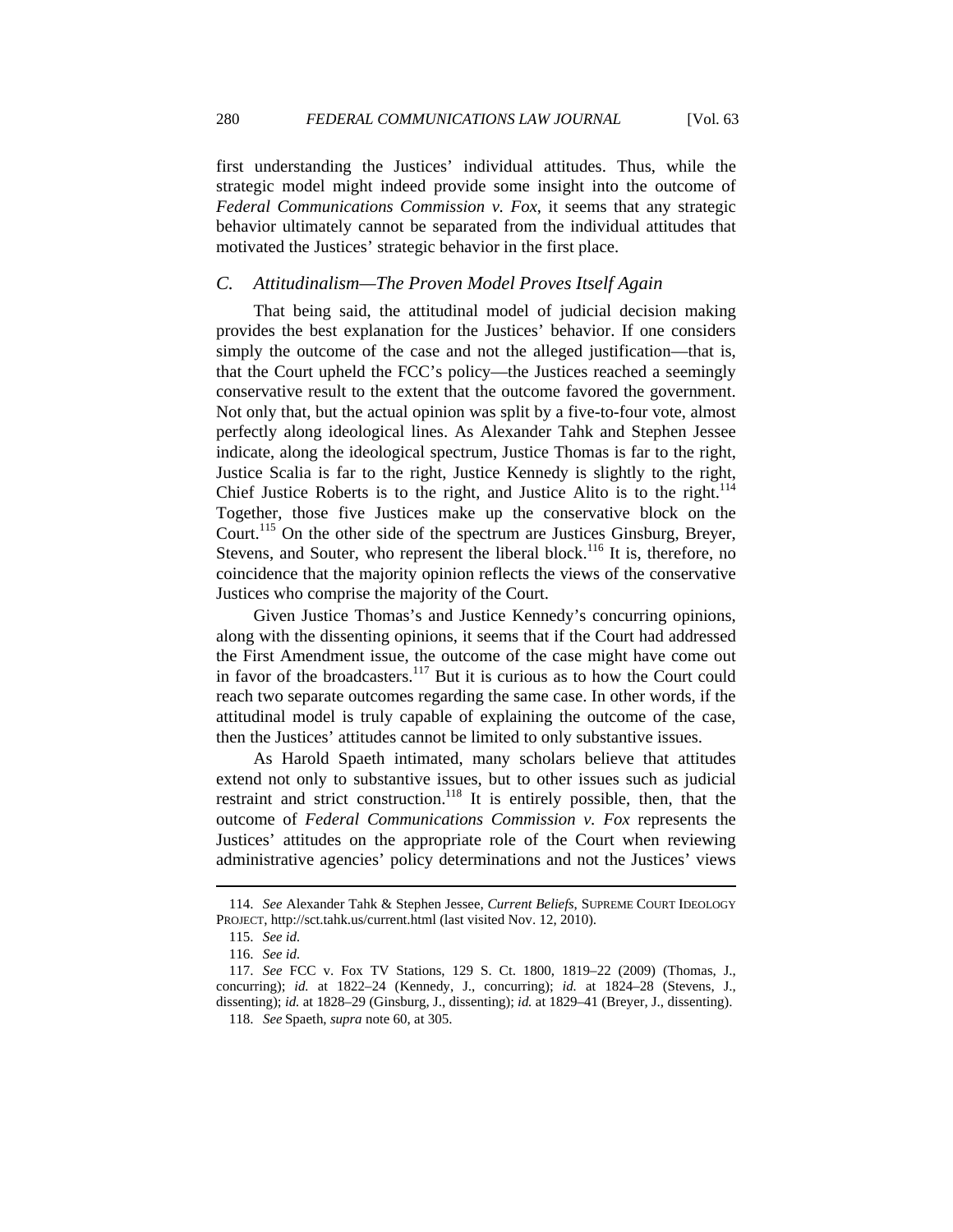$\overline{a}$ 

on the First Amendment. Such a distinction nicely explains Justice Thomas's concurring opinion in which he said, "I join the Court's opinion, which, *as a matter of administrative law*, correctly upholds the Federal Communications Commission's (FCC) policy with respect to indecent broadcast speech under the Administrative Procedure Act."119 Thomas's opinion indicates that his attitude toward the Court's role in reviewing

agency decisions is one of deference, which required him to find for the FCC unless the decision was so untenable as to render it arbitrary and capricious. Yet, while it appears Justice Thomas was motivated by his attitude toward judicial review of agency determinations, the other Justices might have been motivated by their attitudes toward the arbitrary and capricious review standard or toward the underlying First Amendment issue. Since judicial attitudes are not confined to either substantive or procedural matters, the attitudinal model best explains the outcome of *Federal Communications Commission v. Fox*.

#### *D. Why It All Matters—Implications of the Finding that Attitudinalism Predominates Judicial Decision Making*

What follows from this result is that the outcome of a given case often depends on who is occupying the seats on the bench. When the Court experiences a change in personnel, the potential outcome of various cases can change, especially cases that would otherwise be closely split. Since the Court recently experienced a personnel change, with Justice Sotomayor replacing Justice Souter and Justice Kagan replacing Justice Stevens, it is important to consider how the fleeting expletives issue might be affected. On one hand, it is entirely possible that with Sotomayor and Kagan replacing two of the dissenting Justices, there will be no resulting shift in doctrine on the issue of fleeting expletives. Because the Court is more likely to see a constitutional challenge the next time it hears a fleeting expletives case, though, it is at least worthwhile to consider how the addition of Justices Sotomayor and Kagan to the Court might affect the outcome with respect to the First Amendment issue, especially in light of Thomas's concurring opinion and the dissenting opinions.

# V. JUSTICE SONIA SOTOMAYOR'S FIRST AMENDMENT RECORD ON THE COURT OF APPEALS AND OTHER SIGNS OF HER ATTITUDE TOWARD THE FIRST AMENDMENT

More often than not, a Supreme Court Justice's attitudes will reflect to some extent the attitudes of the President who appointed him or her.<sup>120</sup>

 <sup>119.</sup> *FCC v. Fox*, 129 S. Ct. at 1819 (Thomas J., concurring) (emphasis added).

 <sup>120.</sup> DENIS STEVEN RUTKUS, CONG. RESEARCH SERV., RL 31989, SUPREME COURT APPOINTMENT PROCESS: ROLES OF THE PRESIDENT, JUDICIARY COMMITTEE, AND SENATE 8–9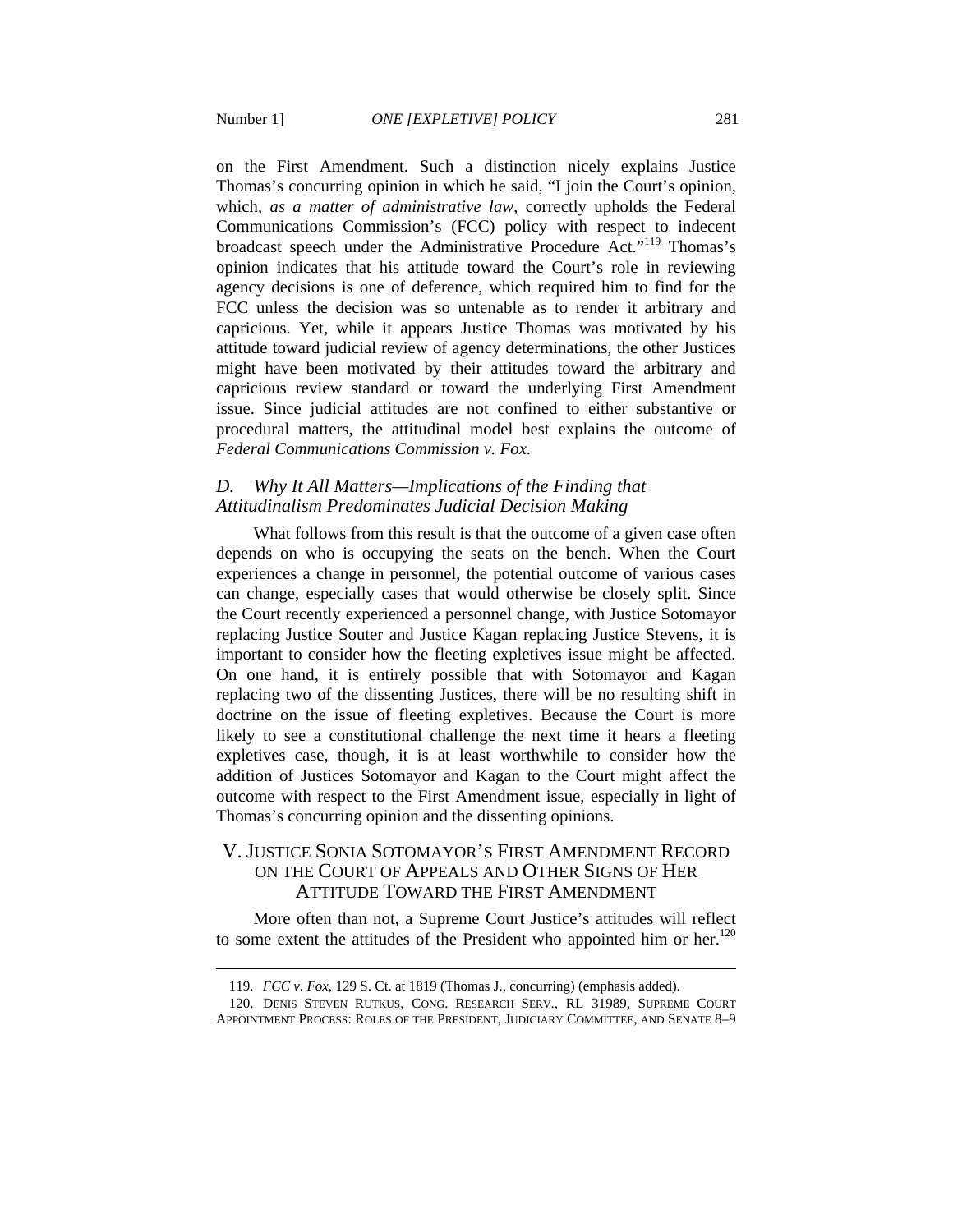Consequently, because Justice Sonia Sotomayor was appointed by a liberal president, Barack Obama, one might reasonably expect her (and possibly Kagan<sup>121</sup>) to take a liberal stance on issues of great concern such as the First Amendment. "In issues pertaining to . . . [the] First Amendment, . . . a case is classified as liberal if the outcome favored . . . the civil liberties or civil rights claimant . . . . "<sup>122</sup> A close review of the decisions then-Judge Sotomayor issued while on the Second Circuit reveals that her First Amendment record is somewhat mixed.<sup>123</sup> Many times, she upheld First Amendment challenges to government regulations.<sup>124</sup> Yet, on other occasions, she authored opinions that many First Amendment advocates found alarming. $125$ 

#### *A. Sotomayor's Judicial Record on First Amendment Issues*

Probably her most high-profile First Amendment decision came in United States v. Quattrone.<sup>126</sup> In that case, Judge Sotomayor invalidated the decision of the lower court, which had issued a gag order to prevent the press from revealing the names of any prospective or selected jurors in the trial of Credit Suisse First Boston executive Frank Quattrone.127 In her decision, Judge Sotomayor wrote:

A judicial order forbidding the publication of information disclosed in a public judicial proceeding collides with two basic First Amendment protections: the right against prior restraints on speech and the right to report freely on events that transpire in an open courtroom. Because nothing in this case justified the district court's infringement of these two central freedoms, we hold that the court's order violated the Free Speech and Free Press clauses of the First Amendment.<sup>128</sup>

She further explained, "though the district court considered and rejected the possibility of an anonymous jury, the record does not demonstrate sufficient consideration of measures other than a prior restraint that could

<sup>(2010).</sup> 

 <sup>121.</sup> At the time of publication, Elena Kagan's Segal-Cover score was not available. As this Note focuses on judicial decision making, the discussion of Kagan's potential liberal lean based on her appointment by a liberal president is beyond the scope of this discussion. *See infra* note 150, and accompanying text.

 <sup>122.</sup> Lee Epstein et. al, *The Supreme Court During Crisis: How War Affects Only Non-War Cases*, 80 N.Y.U. L. REV. 1, 44 (2005).

 <sup>123.</sup> *See* David L. Hudson, Jr., *Sotomayor on the First Amendment*, FIRST AMENDMENT CENTER (May 28, 2009), http://www.firstamendmentcenter.org/analysis.aspx?21629.

 <sup>124.</sup> *See id.*

 <sup>125.</sup> *See* Ronald K. L. Collins, *Sotomayor and Free Expression*, FIRST AMENDMENT CENTER (May 28, 2009), http://www.firstamendmentcenter.org/ commentary.aspx?id=21637.

 <sup>126. 402</sup> F.3d 304 (2d Cir. 2005).

 <sup>127.</sup> *See id.*

 <sup>128.</sup> *Id.* at 308.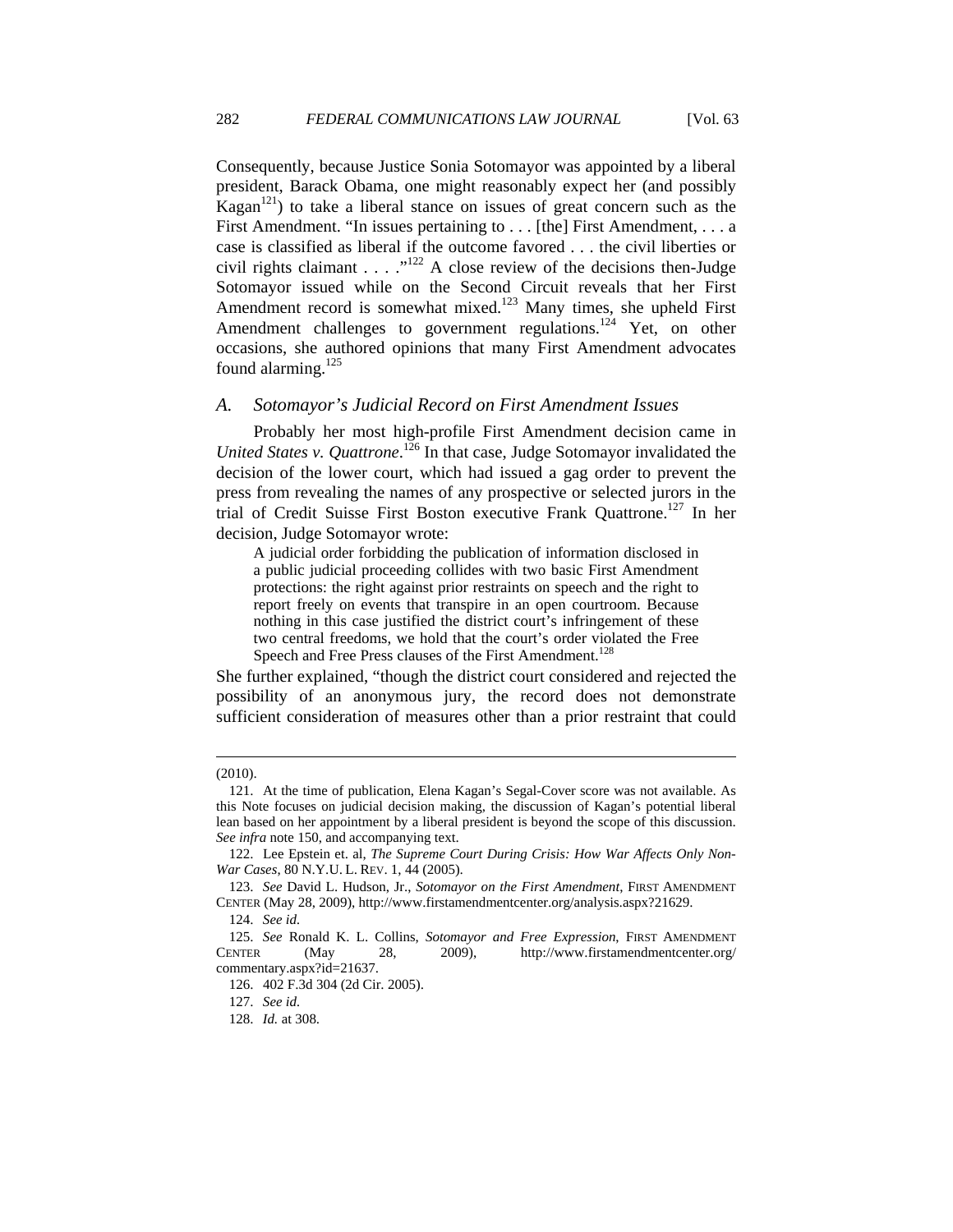have mitigated the effects of the perceived harm."<sup>129</sup> Thus, because of the court's special disdain for prior restraints, and because the district court failed to consider alternative mechanisms for reducing the alleged harm, Judge Sotomayor invalidated the gag order.

In another case involving a different type of gag order, Judge Sotomayor authored an opinion that rejected a number of constitutional challenges to a rule prohibiting overseas organizations that receive U.S. funds from providing abortion services.<sup>130</sup> Relying upon Second Circuit and Supreme Court precedent, Judge Sotomayor reiterated, "the government is within its constitutional authority in imposing restrictions or conditions on the receipt of USAID funding by [foreign NGOs]." $131$ Because domestic NGOs were free to use their own funds to pursue their endeavors, no First Amendment violation had occurred.<sup>132</sup>

In the context of protest demonstrations, Judge Sotomayor, in *Papineau v. Parmley*, determined that people have a right to express their views through protest, and "the police may not interfere with demonstrations unless there is a 'clear and present danger' of riot, imminent violence, interference with traffic or other immediate threat to public safety."<sup>133</sup> Sotomayor continued, "on the facts alleged, we cannot say as a matter of law that the police had an objectively reasonable basis to conclude that the plaintiffs presented a clear and present danger of imminent harm or other threat to the public at the time of the arrests.<sup> $5134$ </sup> By forcefully arresting the protestors in the absence of any reasonable belief that their actions would result in some sort of public harm, the police officers violated the First Amendment.

As a federal district judge in *Campos v. Coughlin*, Judge Sotomayor addressed the question of whether a prison could, consistently with the First Amendment, prevent prisoners from wearing particular religious artifacts such as religious beads.<sup>135</sup> She declared:

While I defer to defendants' assessment of the gang situation . . . and I accept defendants' assertions that beads are gang identifiers . . . [d]efendants have not shown how the directive, which prohibits the wearing of beads even under clothing, furthers the state's compelling interest in the least restrictive manner."<sup>136</sup>

 <sup>129.</sup> *Id.* at 311.

 <sup>130.</sup> Ctr. for Reprod. Law & Policy v. Bush, 304 F.3d 183 (2d Cir. 2002).

 <sup>131.</sup> *Id.* at 192 (quoting Ctr. For Reprod. Law & Policy v. Bush, No. 01 CIV. 4986(LAP), 2001 WL 868007, at \*10 (S.D.N.Y. 2001)) (internal quotation marks omitted). 132. *Id.* at 190.

 <sup>133.</sup> Papineau v. Parmley, 465 F.3d 46, 57 (2d. Cir. 2006) (quoting Cantwell v. Connecticut, 310 U.S. 296, 308–09 (1940)).

 <sup>134.</sup> *Id.* at 60.

 <sup>135. 854</sup> F. Supp. 194 (S.D.N.Y. 1994).

 <sup>136.</sup> *Id.* at 207–08.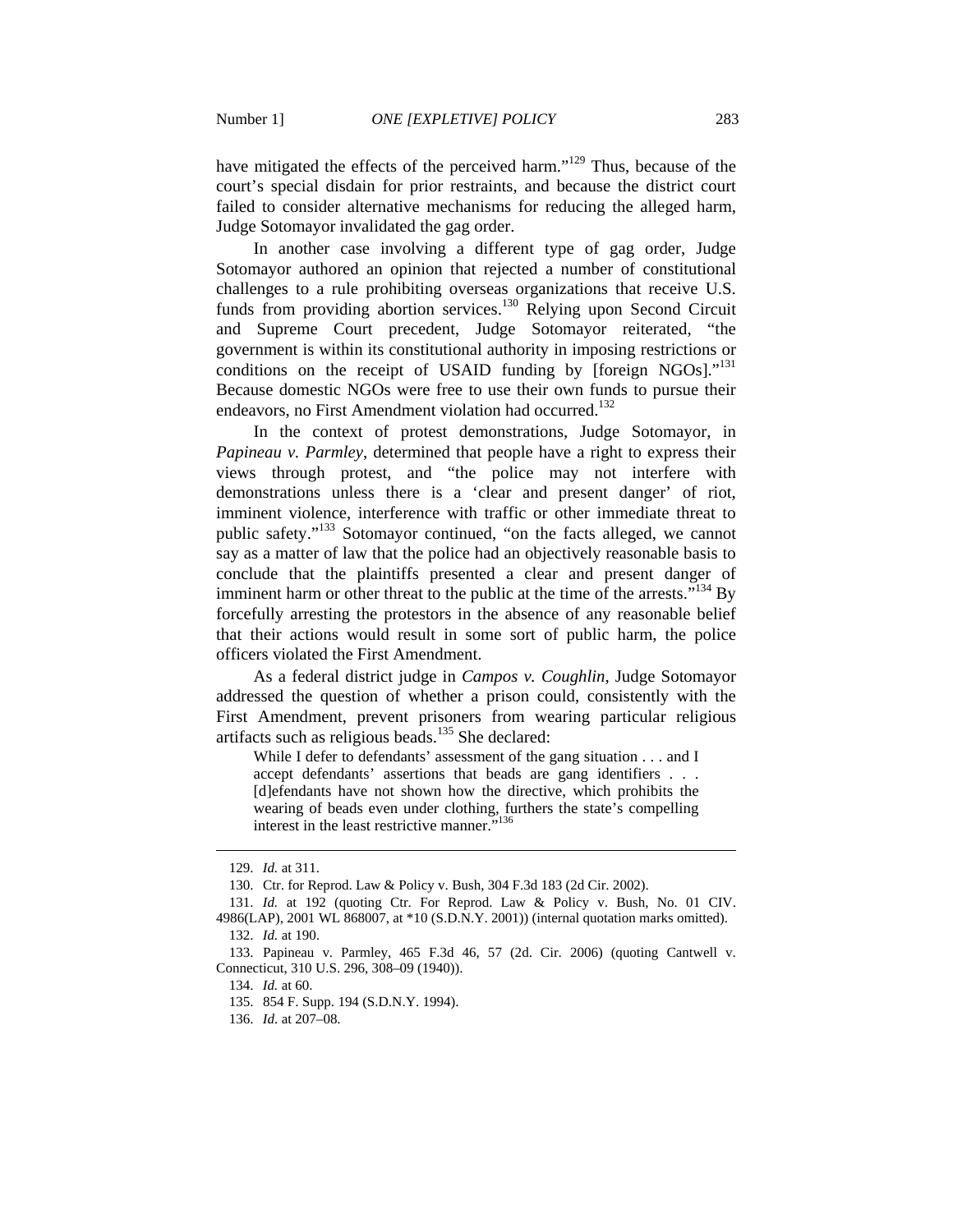Finding in favor of the prisoners, Judge Sotomayor went on to say that allowing the prisoners to wear their beads under clothing would indeed address the defendants' concerns while still preserving the free exercise of religion.

One of Judge Sotomayor's most troubling votes, according to First Amendment scholar Ronald K. L. Collins,<sup>137</sup> occurred in *Doninger v. Niehoff*. 138 In that case, which involved a student's online blog entry criticizing the principal, the Second Circuit decided that students' First Amendment freedoms are limited, even if the speech occurs off school grounds, to the extent that such speech could substantially disrupt the school environment.<sup>139</sup> Purporting to rely upon the Supreme Court's precedent in *Tinker*,<sup>140</sup> and the Second Circuit's precedent in *Wisniewski v*. *Board of Education*, 141 the court in *Doninger* found that it was reasonably foreseeable that the student's blog could cause a substantial disruption because of the particularly offensive language she used in the blog, the misleading information contained therein, and the blogger's unique position as a leader in the student government.<sup>142</sup> The result of the decision, as Collins suggests, was a ratcheting down of First Amendment freedoms any time it is "reasonably foreseeable" that their expression could result in "*any* disruption, however insubstantial or however caused."<sup>143</sup>

The foregoing decisions reflect only a small subset of the cases implicating the First Amendment with which now-Justice Sotomayor has been involved. They do nevertheless demonstrate Justice Sotomayor's seemingly inconsistent views on the First Amendment. Yet to conclude, based on these opinions, that Justice Sotomayor actually holds inconsistent views on the First Amendment would be overly simplistic.

Drawing on Spaeth's observations regarding the attitudinal model, a Justice's attitudes can encompass normative issues such as judicial restraint and strict construction.<sup>144</sup> Consistent with that idea, Collins summarizes Justice Sotomayor's record nicely:

What her *Quattrone, Papineau* and *Campos* opinions [in particular] reveal is a judge disposed to deciding cases on the narrowest grounds with careful scrutiny of the facts. There is nothing bold in her opinions, no "big picture" *dicta* about the jurisprudence of prior restraints or freedom of assembly or prisoner rights and the First Amendment.

 <sup>137.</sup> Collins, *supra* note 125.

 <sup>138. 527</sup> F.3d 41 (2d. Cir. 2008).

 <sup>139.</sup> *See id.* at 48.

 <sup>140.</sup> Tinker v. Des Moines Indep. Cmty. Sch. Dist., 393 U.S. 503 (1969).

 <sup>141. 494</sup> F.3d 34 (2d. Cir. 2007).

 <sup>142.</sup> *See Doninger*, 527 F.3d at 48–53.

 <sup>143.</sup> Collins, *supra* note 125 (emphasis in original).

 <sup>144.</sup> *See* SEGAL & SPAETH, *supra* note 47, and accompanying text.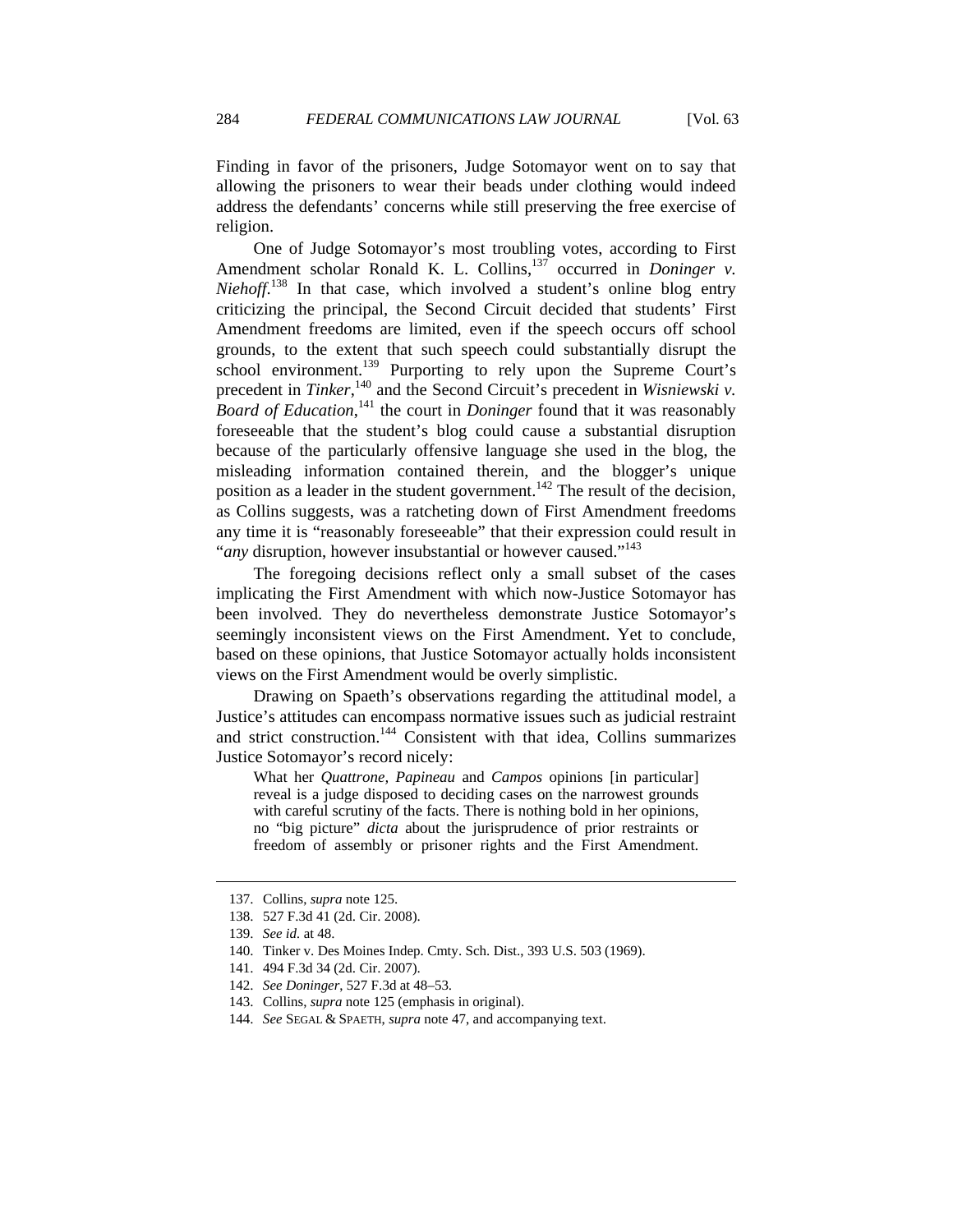*Quattrone, Papineau* and *Campos* show the guarded mind of a jurist more in line with incremental context-based thinking than with, say the broad sweep jurisprudence of a Hugo Black or William Brennan. Nonetheless, they also reveal the mind of someone who seems to take First Amendment tests seriously enough to apply them rigorously.<sup>145</sup>

What emerges, then, is a clear picture of Justice Sotomayor's attitude regarding normative, rather than substantive, issues. One might conclude that her decision making follows a straightforward formula. Precedent and established doctrine control to the extent possible, but when a case does not fit within the preexisting framework, she will draw upon her attitudes toward substantive issues.

In the fleeting expletives context, prior precedent and general First Amendment jurisprudence would seemingly have led Justice Sotomayor to agree with the dissenters. In other words, it appears that Justice Sotomayor would agree with the initial FCC determination that because the use of fleeting expletives does not satisfy any categorical or First Amendment balancing analysis already established by Supreme Court doctrine, the use of fleeting expletives is beyond the scope of First Amendment indecency regulation.

Some scholars might contend, however, that any predictive quality of a judge's record on the court of appeals is somewhat skewed.<sup>146</sup> Judges at the court of appeals operate in a different context than the Supreme Court because they must be mindful that a wrongly decided case will be overturned.<sup>147</sup> Thus, while Justice Sotomayor's record might provide a glimpse into her judicial attitudes, her record is not necessarily dispositive of how she would decide a First Amendment case on the Supreme Court.<sup>148</sup>

#### *B. Additional Indications of Sotomayor's View of the First Amendment*

Even if one discards Justice Sotomayor's record as a court of appeals judge as incapable of predicting her judicial attitudes toward the First Amendment, there are other indications that she would be sympathetic to First Amendment challenges to government regulations. First, as previously mentioned, a Supreme Court Justice's attitudes often reflect the

 <sup>145.</sup> Collins, *supra* note 125.

 <sup>146.</sup> Spaeth, *supra* note 60, at 313.

 <sup>147.</sup> *Id.*

 <sup>148.</sup> Yet, some scholars suggest that judicial attitudes about important issues emerge even at the court of appeals level. *See* Sunstein et al., *supra* note 72, at 302–06. Thus, one could infer that if judicial attitudes toward ideological issues can indeed affect the outcome of court of appeals cases, then the lack of expression of such attitudes might suggest a judicial attitude encompassing normative issues such as judicial restraint and strict construction.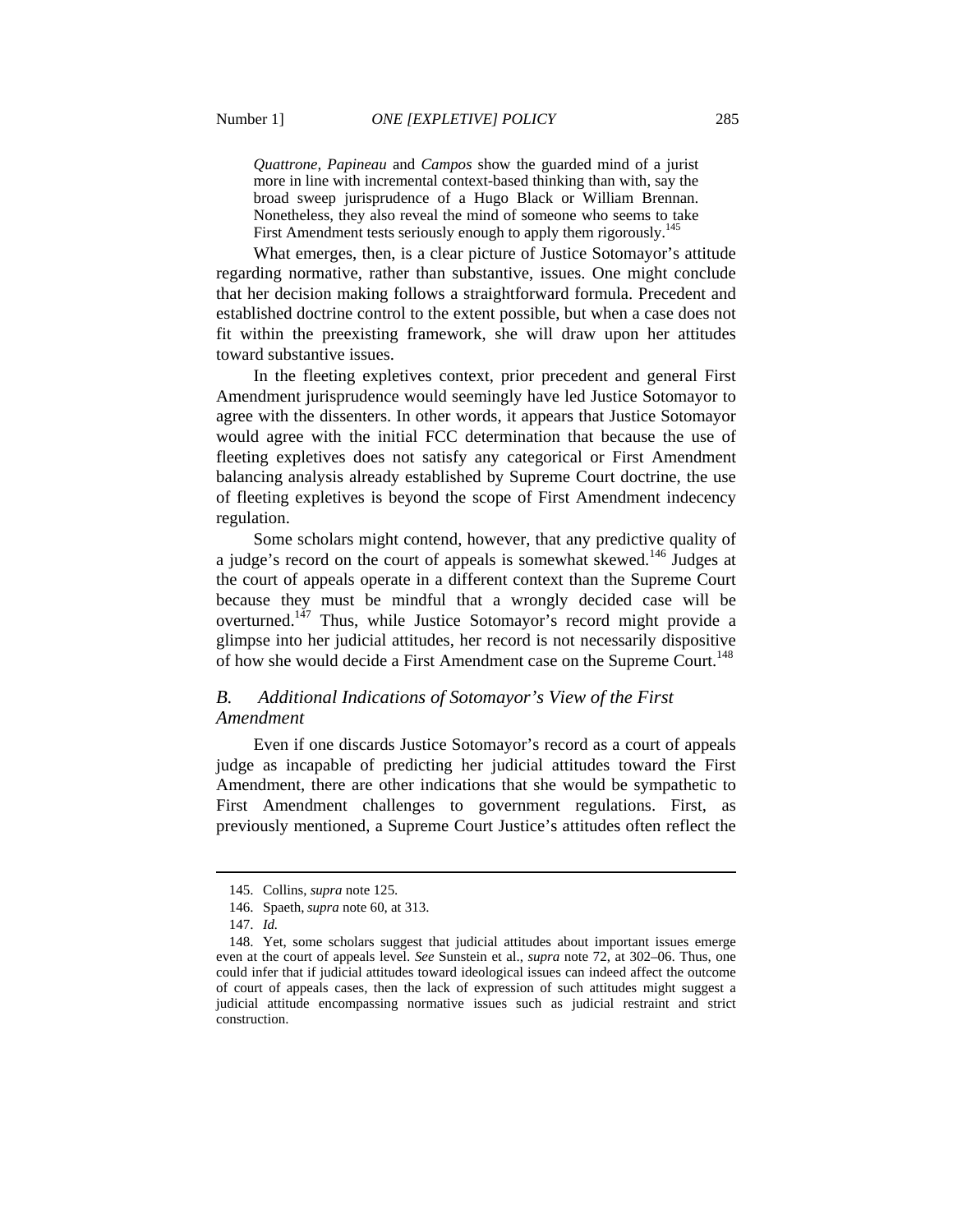attitudes of his or her appointing president. $149$  Since Justice Sotomayor's appointer, President Barack Obama, is known as a reliable liberal, one could reasonably expect Justice Sotomayor to take a similar stance on First Amendment cases, meaning she would most likely favor the party contending that speech has been constrained.

Additional evidence that Sotomayor might hold liberal attitudes can be elicited from the endorsements she received from major newspapers. This analysis, named the Segal-Cover score after its creators, Jeffrey Segal and Albert Cover,<sup>150</sup> evaluates newspaper editorials from four of the most prominent newspapers in America: the *New York Times*, the *Wall Street Journal*, the *Chicago Tribune*, and the *Los Angeles Times*. 151 The Segal-Cover score characterizes the nominees prior to their confirmation as liberal or conservative on civil rights and liberties issues.<sup>152</sup> Although this analysis is somewhat premature at this point, Jeffrey Segal predicts that Sotomayor's score will define her as a moderate liberal,  $153$  again suggesting that she would be more inclined to favor the party bringing the First Amendment challenge.

### *C. The Remaining Justices' Attitudes on the Fleeting Expletives Issue*

Since Justice Stevens's retirement, the composition of the Court is again in flux, leading to additional questions about the Court's future ideological leaning. Stevens's replacement, Elena Kagan, adds to the mystique because she is difficult to categorize. Although it is true that as Solicitor General, she argued in favor of seemingly broad laws curbing the freedom of expression, it is important to remember that her role as an advocate was very different than her future role as a Justice on the Supreme Court.<sup>154</sup> As a result, some scholars suggest that to better understand Justice Kagan's ideological attitudes, it is best to consider the articles she authored

 <sup>149.</sup> *See* RUTKUS, *supra* note 120, at 8–9.

 <sup>150.</sup> Jeffrey A. Segal & Albert D. Cover, *Ideological Values and the Votes of U.S. Supreme Court Justices*, 83 AM. POL. SCI. REV. 557 (1989).

 <sup>151.</sup> *See id.* at 557–59.

 <sup>152.</sup> *Id.*

 <sup>153.</sup> Amy Harder, *Keeping Score on Sotomayor*, NATIONALJOURNAL.COM (June 12, 2009, 4:15 PM), http://ninthjustice.nationaljournal.com/2009/06/if-confirmed-soniasotomayor-w.php.

 <sup>154.</sup> *See* David L. Hudson, Jr., *Kagan's First Amendment Record Causes Concern*, FIRST AMENDMENT CENTER (MAY 10, 2010), http://www.firstamendmentcenter.org/ commentary.aspx?id=22934&printer-friendly=y. *See also* David L. Hudson, Jr., *Solicitor-General Nominee: Impressive First Amendment Resume*, FIRST AMENDMENT CENTER (Jan. 8, 2009), http://www.firstamendmentcenter.org/analysis.aspz?id=21093 [hereinafter *Solicitor-General Nominee*].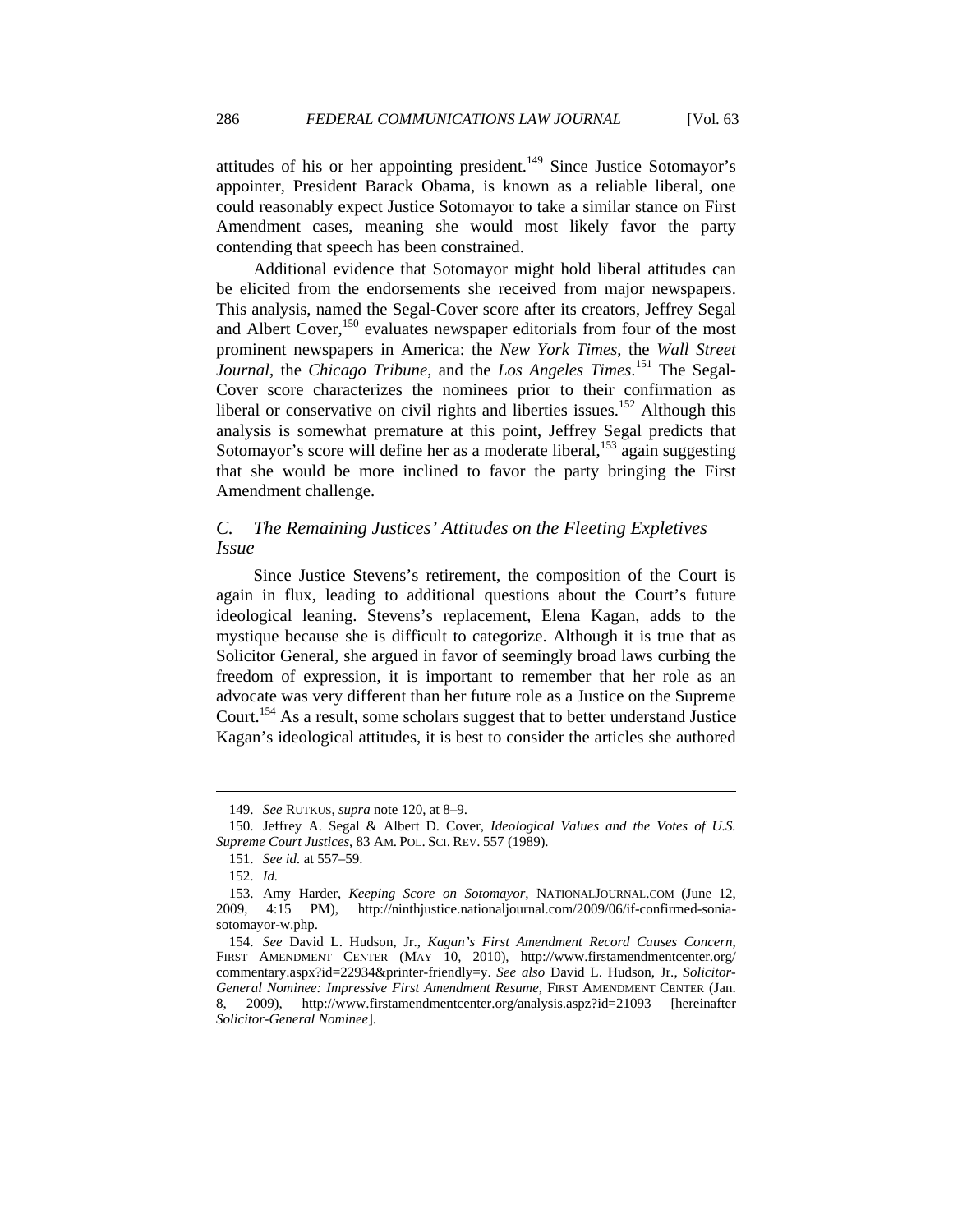as an academic.155 A cursory review of her work reveals a very illuminated mind and a very thorough understanding of the First Amendment, but no clear ideological preferences.156 One is, therefore, left to speculate about how Justice Kagan might vote in a case involving a First Amendment challenge to the FCC's new policy.

Nevertheless, it appears that if Justice Sotomayor votes the same way as her predecessor, the Court will be able to command a majority for overturning the policy on First Amendment grounds. Justice Ginsburg's dissenting opinion chiding the effect of the FCC's policy on the First Amendment indicates that she most likely believes the policy is unconstitutional.<sup>157</sup> Justice Breyer, revealing his own recognition of a First Amendment problem, added, "[o]f course, nothing in the Court's decision today prevents the Commission from reconsidering its current policy in light of potential constitutional considerations  $\ldots$  .  $\ldots$ <sup>158</sup> Even Justice Thomas's concurring opinion suggests that the Court needs to reevaluate its precedent concerning the use of expletives on the public airwaves.<sup>159</sup> Primarily, Justice Thomas asserted that the facts underlying the Court's leading precedent in *Red Lion*<sup>160</sup> and *Pacifica*<sup>161</sup>—that is, that the broadcast spectrum was limited, that broadcast media was uniquely intrusive, and that it was easily accessible to children—have changed to such a degree that broadcast media no longer deserve the unique disfavor it once suffered.<sup>162</sup>

As a result, it seems that based on Justice Sotomayor's First Amendment jurisprudence and other indications of her judicial attitude toward the First Amendment, in addition to the apparent attitudes of the remaining Justices, the Court should be able to command a majority for overturning the FCC's current policy on fleeting expletives. But the implications of this finding extend beyond the issue of fleeting expletives. With the recent addition of Justice Kagan, the Court's eased approach toward indecency regulation in the context of television broadcasts might very well extend to other forms of media regulation as well.

#### VI. CONCLUSION: THE FUTURE OF FLEETING EXPLETIVES BASED ON THE CURRENT COMPOSITION OF THE COURT

In the Supreme Court's recent decision in *Federal Communications* 

 <sup>155.</sup> *Solicitor-General Nominee*, *supra* note 154.

 <sup>156.</sup> *See id.*

 <sup>157.</sup> *See* FCC v. Fox TV Stations, 129 S.Ct. 1800, 1828–29 (2009) (Ginsburg, J., dissenting).

 <sup>158.</sup> *Id.* at 1840 (Breyer, J., dissenting).

 <sup>159.</sup> *See id.* at 1820–22 (Thomas, J., concurring).

 <sup>160.</sup> Red Lion Brdcst. Co. v. FCC, 395 U.S. 367 (1969).

 <sup>161.</sup> FCC v. Pacifica Found., 438 U.S. 726 (1978).

 <sup>162.</sup> *See, e.g.*, *FCC v. Fox*, 129 S.Ct. at 1821–22 (Thomas, J., concurring).